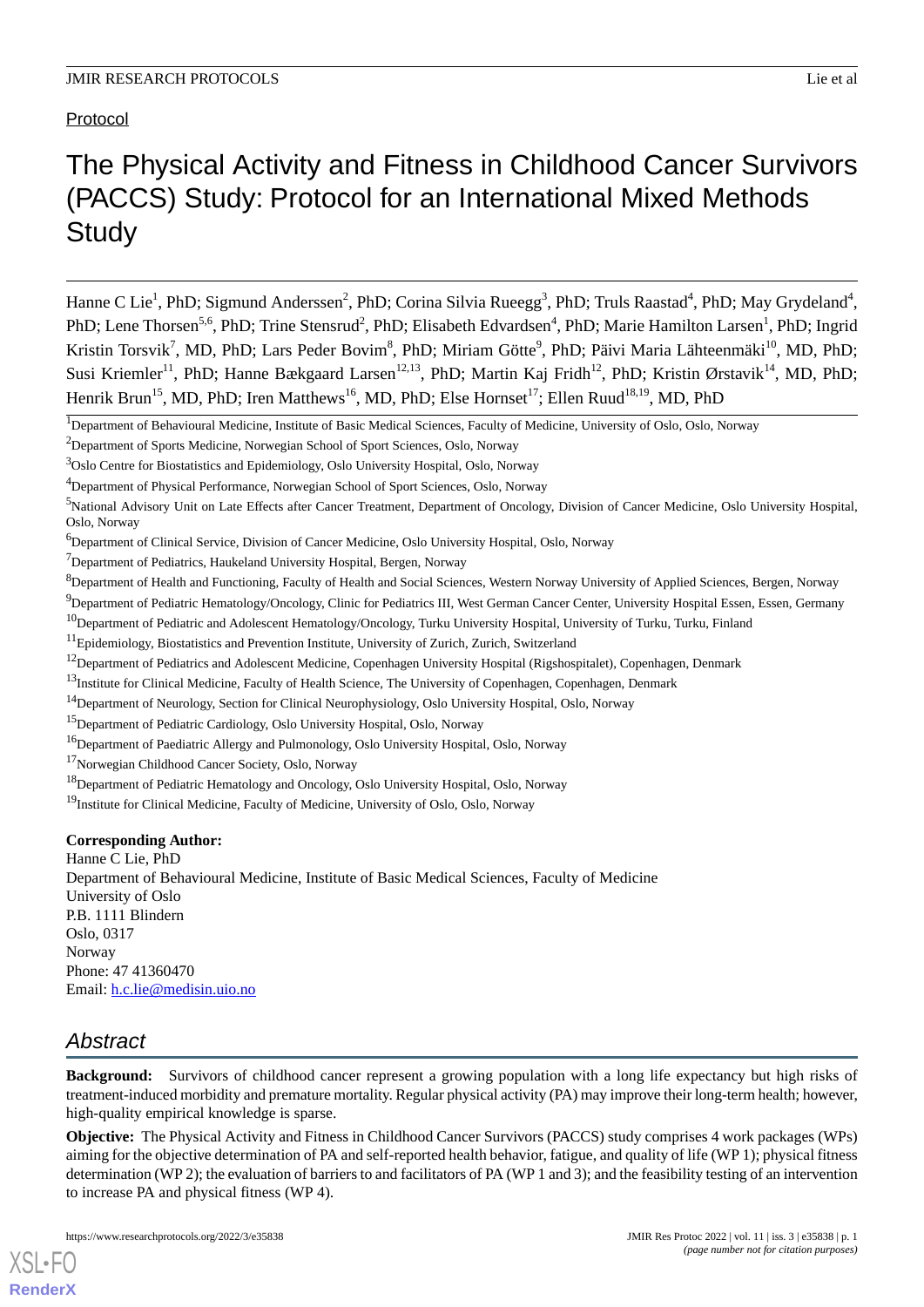**Methods:** The PACCS study will use a mixed methods design, combining patient-reported outcome measures and objective clinical and physiological assessments with qualitative data gathering methods. A total of 500 survivors of childhood cancer aged 9 to 18 years with ≥1 year after treatment completion will be recruited in follow-up care clinics in Norway, Denmark, Finland, Germany, and Switzerland. All participants will participate in WP 1, of which approximately 150, 40, and 30 will be recruited to WP 2, WP3, and WP 4, respectively. The reference material for WP 1 is available from existing studies, whereas WP 2 will recruit healthy controls. PA levels will be measured using ActiGraph accelerometers and self-reports. Validated questionnaires will be used to assess health behaviors, fatigue, and quality of life. Physical fitness will be measured by a cardiopulmonary exercise test, isometric muscle strength tests, and muscle power and endurance tests. Limiting factors will be identified via neurological, pulmonary, and cardiac evaluations and the assessment of body composition and muscle size. Semistructured, qualitative interviews, analyzed using systematic text condensation, will identify the perceived barriers to and facilitators of PA for survivors of childhood cancer. In WP 4, we will evaluate the feasibility of a 6-month personalized PA intervention with the involvement of local structures.

**Results:** Ethical approvals have been secured at all participating sites (Norwegian Regional Committee for Medical Research Ethics [2016/953 and 2018/739]; the Oslo University Hospital Data Protection Officer; equivalent institutions in Finland, Denmark [file H-19032270], Germany, and Switzerland [Ethics Committee of Northwestern and Central Switzerland, project ID: 2019-00410]). Data collection for WP 1 to 3 is complete. This will be completed by July 2022 for WP 4. Several publications are already in preparation, and 2 have been published.

**Conclusions:** The PACCS study will generate high-quality knowledge that will contribute to the development of an evidence-based PA intervention for young survivors of childhood cancer to improve their long-term care and health. We will identify physiological, psychological, and social barriers to PA that can be targeted in interventions with immediate benefits for young survivors of childhood cancer in need of rehabilitation.

**International Registered Report Identifier (IRRID):** DERR1-10.2196/35838

(JMIR Res Protoc 2022;11(3):e35838) doi: [10.2196/35838](http://dx.doi.org/10.2196/35838)

#### **KEYWORDS**

childhood cancer survivor; physical activity; physical fitness; barriers; intervention; quality of life; fatigue

### *Introduction*

### **Background**

Improved diagnostics and treatment of pediatric cancer over the past decades have drastically increased 5-year survival rates to >80% [\[1](#page-12-0)]. Therefore, the population of survivors is rapidly growing, and there are currently an estimated ≥500,000 survivors of childhood cancer in Europe [[2](#page-12-1)]. Survivors of childhood cancer represent a vulnerable population, which is expected to face high, long-term risks of morbidity [\[3,](#page-12-2)[4](#page-12-3)] and early mortality because of the late effects of cancer and its treatment [\[5](#page-12-4)[-7](#page-12-5)]. Late effects can arise years or decades beyond treatment completion; by the age of 50 years, approximately all survivors of childhood cancer experience multiple chronic health conditions [\[8](#page-12-6)]. Late effects include, among others, cardiorespiratory disorders, endocrine dysfunction, secondary cancers, musculoskeletal deficits, metabolic syndrome, early frailty, neurocognitive impairments, and fatigue, resulting in reduced quality of life (QoL) [[3,](#page-12-2)[4](#page-12-3),[8\]](#page-12-6). Increased knowledge of the negative consequences of treatment has prompted efforts to improve the long-term QoL and health outcomes of survivors of childhood cancer.

There is increasing evidence for a range of positive effects of regular physical activity (PA) on reducing risks of late effects, early mortality, and improving QoL in both adult [\[9](#page-12-7)[-16](#page-13-0)] and young survivors of childhood cancer [[10,](#page-12-8)[16](#page-13-0),[17\]](#page-13-1). However, reduced levels of PA and physical fitness (PF) in survivors of childhood cancer compared with controls have been consistently reported, albeit with substantial heterogeneity across studies

[[9\]](#page-12-7). Objectively measured PA levels in childhood and early adolescent survivors of childhood cancer support these findings, suggesting considerably reduced PA levels compared with controls in the small-scale studies that exist [[18\]](#page-13-2). Moreover, studies among adult survivors of childhood cancer suggest that reduced PA levels persist for a substantial proportion of survivors well into adulthood [\[19](#page-13-3)[,20](#page-13-4)]. Thus, there is a need for effective PA interventions among young survivors of childhood cancer to establish healthy PA routines at an early age. A modest body of research indicates the effectiveness of PA interventions on PA behavior and physical, psychosocial, cognitive, and social outcomes for groups of young survivors of childhood cancer [[10](#page-12-8)[,16](#page-13-0),[17\]](#page-13-1); however, PA recommendations are currently limited by important knowledge gaps and methodological shortcomings, including low sample sizes, single-center samples, and large heterogeneity across studies [[9,](#page-12-7)[10](#page-12-8)[,16](#page-13-0),[17\]](#page-13-1). Data from large-scale studies of survivors of childhood cancer representing multiple diagnostic groups and countries, using device-based measurements, are still lacking.

Knowledge gaps regarding PF in young survivors of childhood cancer are even more prevalent than for PA [\[21](#page-13-5)]; however, findings indicate that PF is also persistently poorer among young survivors of childhood cancer with reduced cardiorespiratory fitness (9%-23%) [\[22](#page-13-6)[,23](#page-13-7)] and muscle strength (10%-20%) [\[9](#page-12-7),[24](#page-13-8)] than the age-matched controls. Interestingly, the difference in PF between survivors of childhood cancer and healthy controls seems to progress years after treatment [[22\]](#page-13-6). Research within our group suggests that Norwegian adult survivors of childhood leukemia and lymphoma experience reduced exercise capacity because of the cardiotoxic effect of treatment [[25\]](#page-13-9) and lower

 $XSI - F($ **[RenderX](http://www.renderx.com/)**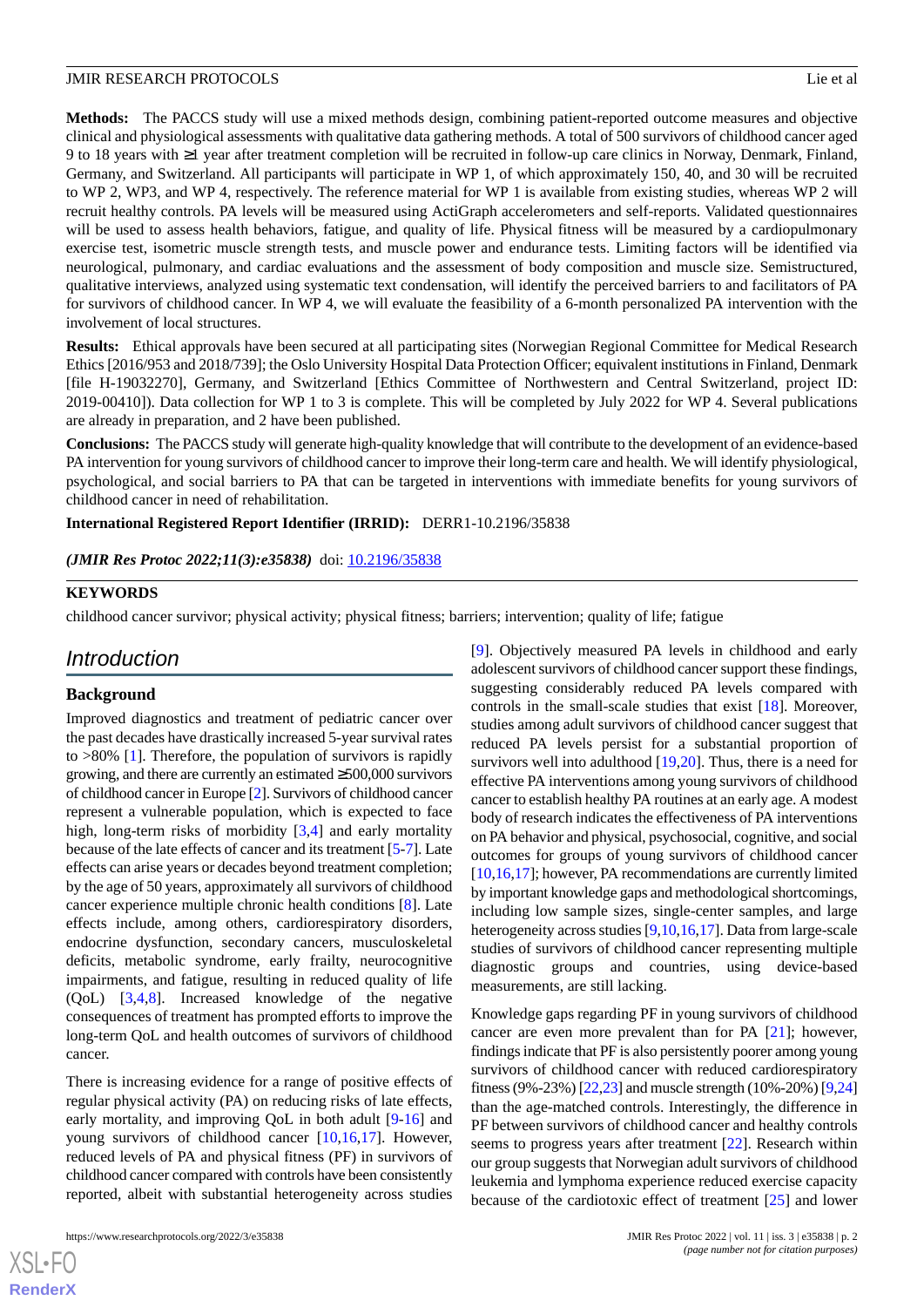QoL compared with cancer-free controls even >20 years after diagnosis [\[26](#page-13-10)]. Thus, low levels of PA and PF may exacerbate already increased risk of late effects, functional limitations, and reduced QoL for survivors of childhood cancer well into adulthood [\[27](#page-13-11),[28\]](#page-13-12).

Research on young survivors' perspectives on what facilitates and hinders participation in PA is also scarce [\[29](#page-13-13),[30\]](#page-13-14). The observed lower levels of PA among young survivors of childhood cancer than in the general population are often attributed to a range of physical and psychosocial factors, including (1) adverse consequences of cancer therapies on PF and function [[17\]](#page-13-1); (2) anxiety and overprotective attitudes toward PA [[31\]](#page-13-15); and (3) the cancer and treatment may coincide with the period in life when children start organized sports, thus contributing to an ability gap to healthy peers [\[22](#page-13-6)]. Late effects and PF deficits interfere with physical, psychological, and social functioning and the ability to participate in daily and social activities in approximately 50% of adult survivors of childhood cancer [[32\]](#page-13-16). Therefore, limitations to engaging in PA can create a *vicious circle* of reduced activity levels, which further negatively influence long-term development, health, and functioning. Therefore, knowledge of perceived barriers and facilitators for survivors of childhood cancer regarding PA and exercise programs is needed to develop effective and sustainable PA interventions.

### **Objectives**

The overall aim of the Physical Activity and Fitness in Childhood Cancer Survivors (PACCS) study is to address the abovementioned research gaps and generate knowledge that will contribute to the development of an evidence-based PA intervention for young survivors of childhood cancer. The PACCS study is run by an international multidisciplinary consortium, including Norway, Finland, Denmark, Germany, and Switzerland, and includes four work packages (WPs) with the following main objectives:

- 1. Objectively determine levels of PA and sedentary time among survivors of childhood cancer compared with reference data and identify physiological, psychological, and social correlates, including QoL and fatigue (WP 1)
- 2. Objectively determine PF and identify physical and physiological factors limiting PF in survivors of childhood cancer compared with controls (WP 2)
- 3. Identify physical, psychological, social, and contextual factors that act as barriers to and facilitators for engagement in PA in survivors of childhood cancer; furthermore, to identify opportunities for collaboration between specialist and municipality health care services to establish systematic PA interventions locally for survivors of childhood cancer (WP 3)
- 4. Develop and feasibility test a PA intervention as a preparation for a future well-designed large randomized controlled trial based on results from WP 1 to 3 (WP 4)

## *Methods*

### **Study Design, Study Population, and Inclusion Criteria**

The PACCS study [\[33](#page-14-0)] is an international multicenter study based on a mixed methods design that combines clinical and physiological assessment methods, patient-reported outcome measures, qualitative interviews, and a feasibility intervention. WPs 1, 2, and 3 have a cross-sectional design, whereas WP 4 will be a single-arm (intervention only), multicenter, open PA feasibility trial. The study population comprises young survivors of childhood cancer (aged 9-18 years) recruited from seven medical centers in Europe: 2 in Norway (Oslo and Bergen) and Finland (Turku and Tampere) and 1 in Denmark (Copenhagen), Germany (Essen), and Switzerland (Basel). Survivors of childhood cancer with *any* malignant disease, at least 1 year after completion of cancer treatment, and those attending outpatient follow-up care consultations are eligible for inclusion. Survivors of childhood cancer will be excluded if there are language difficulties or limited cognitive functioning. [Figure 1](#page-2-0) provides an overview of the different WPs.

<span id="page-2-0"></span>**Figure 1.** Overview of the objectives and methods for the 4 work packages (WPs) of the Physical Activity and Fitness in Childhood Cancer Survivors study.

| WP 1 (Norway, Denmark, Finland,<br>Germany, Switzerland)<br>Objective: Determine levels of PA<br>among survivors of childhood cancer<br>versus reference data and identify<br>associated correlates<br>Sample: 500 survivors of childhood<br>cancer, aged 9-16 years<br><b>Methods:</b> Objective (ActiGraphs) and<br>subjective measures of PA and<br>sedentary time, health behaviors,<br>perceived barriers to PA, fatigue,<br>psychological adjustment, and QoL | WP 2 (Norway, Switzerland)<br><b>Objective:</b> Determine PF and identify<br>physical and physiological factors<br>limiting PF in survivors of childhood<br>cancer versus matched controls<br>Sample: 150 survivors of childhood<br>cancer aged 9-18 years from WP 1 and<br>150 age- and sex-matched controls<br>Methods: Clinical and laboratory-based<br>measurements of $VO2max$ , muscle<br>strength and body composition, and<br>medical factors limiting PF | WP 3 (Norway, Denmark)<br><b>Objective:</b> Identify psychological, social<br>and contextual barriers and facilitators of<br>PA, and how to integrate an intervention in<br>existing municipality school and health care<br>systems<br>Sample/methods:<br>Interviews: Approximately 40 purposely<br>sampled survivors of childhood cancer aged<br>9-18 years from WP 1 and their parents.<br>Focus groups: Approximately10 school<br>nurses and 10 physical education teachers |  |  |  |  |  |
|---------------------------------------------------------------------------------------------------------------------------------------------------------------------------------------------------------------------------------------------------------------------------------------------------------------------------------------------------------------------------------------------------------------------------------------------------------------------|-------------------------------------------------------------------------------------------------------------------------------------------------------------------------------------------------------------------------------------------------------------------------------------------------------------------------------------------------------------------------------------------------------------------------------------------------------------------|--------------------------------------------------------------------------------------------------------------------------------------------------------------------------------------------------------------------------------------------------------------------------------------------------------------------------------------------------------------------------------------------------------------------------------------------------------------------------------|--|--|--|--|--|
|                                                                                                                                                                                                                                                                                                                                                                                                                                                                     |                                                                                                                                                                                                                                                                                                                                                                                                                                                                   |                                                                                                                                                                                                                                                                                                                                                                                                                                                                                |  |  |  |  |  |
| WP 4 (Norway, Germany, Finland)<br>Objective: Develop a safe and effective PA intervention based on findings from WP 1-3 and assess its feasibility<br>Sample: 30 survivors of childhood cancer from WP 1 in the lowest tertile of objectively measured PA levels<br>Methods: Feasibility study of a personalized 6-month intervention, including coaching of the survivor and ongoing support from<br>central and local coaches                                    |                                                                                                                                                                                                                                                                                                                                                                                                                                                                   |                                                                                                                                                                                                                                                                                                                                                                                                                                                                                |  |  |  |  |  |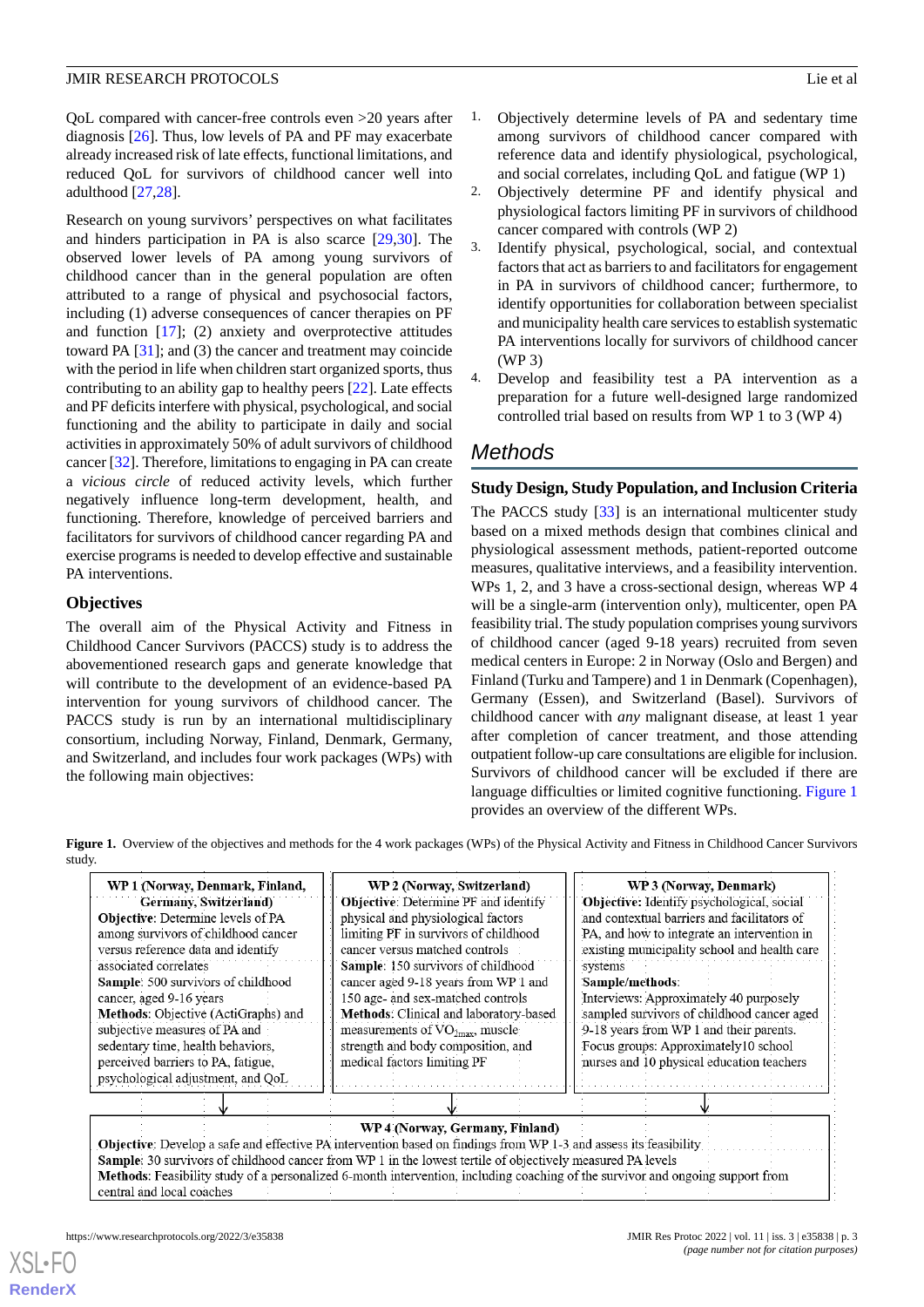We aimed to include a minimum of 500 survivors of childhood cancer aged 9 to 16 years in WP 1. We aimed to consecutively enroll approximately 150 participants from WP 1 to WP 2. The age group in WP 2 will be 9 to 18 years, as 1 to 2 years may, in some sites, elapse from inclusion into WP 1 to participation in WP 2. In addition, in WP 2, 150 age- and sex-matched controls will be enrolled. A subsample of 40 selected WP 1 participants and one of their parents will be invited to participate in qualitative interviews in WP 3. Participants will be purposely sampled to maximize the variation of key sociodemographic and clinical factors, including activity levels and rural or urban places of residence. Approximately 10 school nurses and 10 physical education teachers will also be recruited. In WP 4, around 30 survivors of childhood cancer aged 12 to 18 years within the lowest tertial of total PA, as assessed by the accelerometer in WP 1, without contraindications for vigorous PA, will be recruited among the participants of WP 1. As WP 4 is a pilot feasibility study, we aim to recruit survivors of

different diagnoses, age ranges, and genders. All countries and study sites will participate in WP 1; Norway and Switzerland will participate in WP 2; Norway and Denmark will participate in WP 3; and Norway, Finland, and Germany will participate in WP 4.

### **Assessments, Power Calculations, and Statistical Analyses**

### *WP 1*

### **Overview**

Outcomes of WP 1 include objective and subjective assessments of PA and sedentary behavior, barriers to PA, fatigue, psychological adjustment, and QoL. The self-reported measures, as well as demographic variables, will be collected using electronic questionnaires. An overview of the key variables assessed in WP 1 is presented in [Table 1](#page-4-0).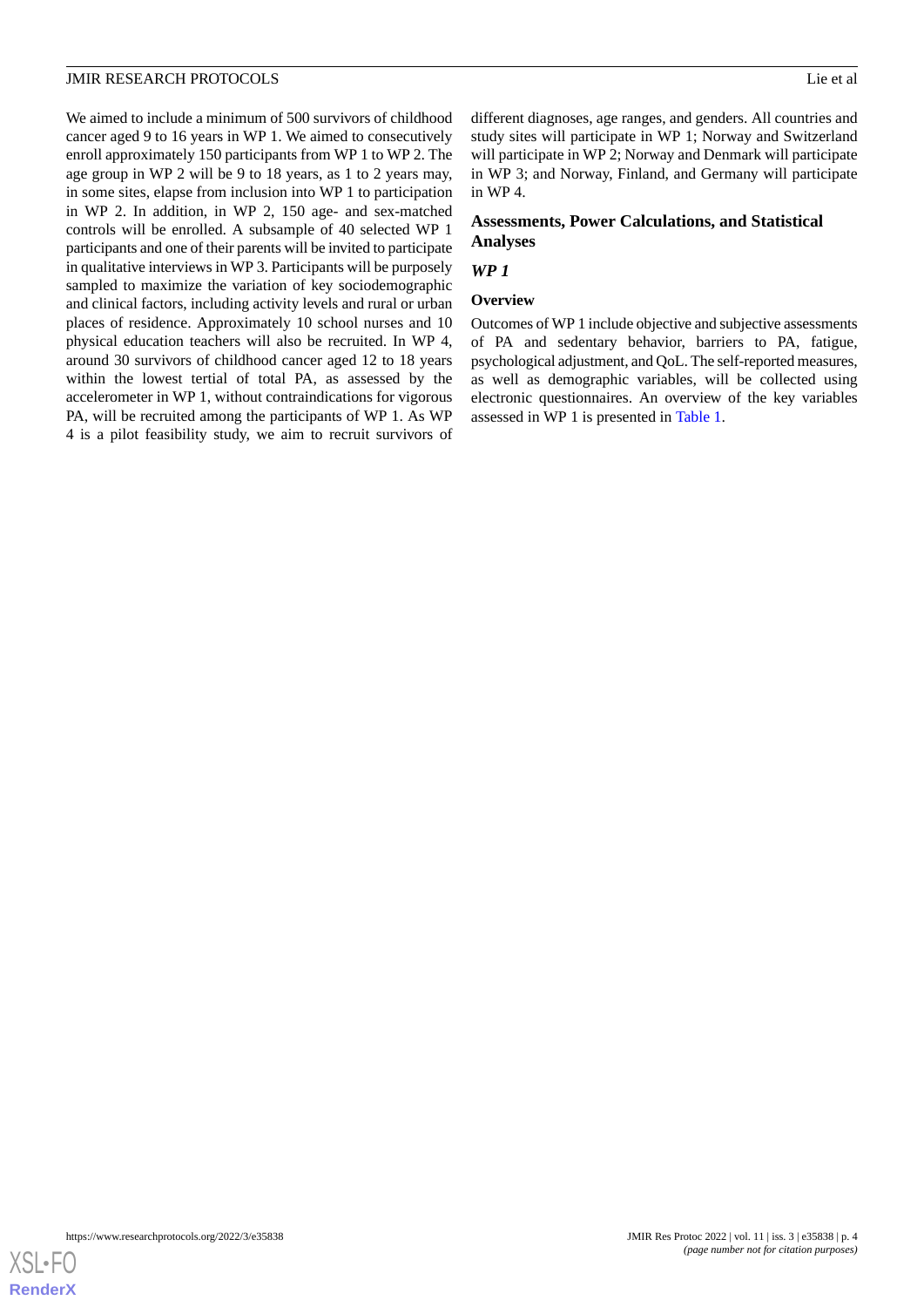### **JMIR RESEARCH PROTOCOLS**

#### <span id="page-4-0"></span>Table 1. Overview of factors assessed at each study site for WPs<sup>a</sup> 1, 2, and 4.

| Variables                                                                                                                               | WP 1; all<br>sites | WP <sub>2</sub>             |                       |                                       | WP 4; Oslo,<br>Bergen,<br>Turku, and<br>Essen |
|-----------------------------------------------------------------------------------------------------------------------------------------|--------------------|-----------------------------|-----------------------|---------------------------------------|-----------------------------------------------|
|                                                                                                                                         |                    | Oslo                        | Bergen                | Basel                                 |                                               |
| <b>Objectively</b> assessed                                                                                                             |                    |                             |                       |                                       |                                               |
| Physical activity (counts per minute; sedentary time; light, moderate, and vigorous √<br>$\text{activity}\right)^b$                     |                    | ✓                           | ✓                     | ✓                                     | ✓                                             |
| Echocardiography                                                                                                                        |                    | ✓                           |                       |                                       |                                               |
| Lung function                                                                                                                           |                    | ✓                           |                       | ✓                                     |                                               |
| Neurological tests                                                                                                                      |                    | ✓                           |                       |                                       |                                               |
| Cardiopulmonary Exercise Testing                                                                                                        |                    | $\mathcal{V}^{\mathcal{C}}$ | $\mathcal{S}^{\rm c}$ | $\boldsymbol{\mathcal{N}}^{\text{d}}$ | $\mathcal{S}^{\rm c}$                         |
| Knee extension strength                                                                                                                 |                    | ✓                           | ✓                     | ✓                                     | $\mathcal{S}^e$                               |
| Hand grip                                                                                                                               |                    | ✓                           | ✓                     | ✓                                     |                                               |
| Chest press strength                                                                                                                    |                    | ✓                           | ✓                     | ✓                                     | $\boldsymbol{\mathcal{N}}^{\text{f}}$         |
| Countermovement jump                                                                                                                    |                    | ✓                           | ✓                     | ✓                                     |                                               |
| 1-Minute sit-to-stand test                                                                                                              |                    | ✓                           | ✓                     | ✓                                     | ✓                                             |
| Body composition (DXA <sup>g</sup> )                                                                                                    |                    | ✓                           |                       | ✓                                     |                                               |
| Muscle thickness (ultrasound)                                                                                                           |                    | ✓                           | ✓                     |                                       |                                               |
| Blood volume and hemoglobin mass                                                                                                        |                    | ✓                           |                       |                                       |                                               |
| Anthropometric variables (height and weight)                                                                                            | ✓                  | ✓                           | ✓                     | ✓                                     | ✓                                             |
| Puberty stage (Tanner)                                                                                                                  |                    | ✓                           |                       | ✓                                     |                                               |
| Medical variables (diagnosis, time since diagnosis, treatment, time since treatment, $\checkmark$<br>medication use, and comorbidities) |                    | ✓                           | ✓                     |                                       |                                               |
| Questionnaires                                                                                                                          |                    |                             |                       |                                       |                                               |
| Demographic variables (age and gender) <sup>h,i</sup>                                                                                   | ✓                  | ✓                           | ✓                     | ✓                                     | ✓                                             |
| Self-reported $PA^{j,k}$ , including recreational sports participation and active commuting<br>habitsh,i                                | ✓                  |                             |                       |                                       |                                               |
| Physical education <sup>1</sup>                                                                                                         | ✓                  |                             |                       |                                       |                                               |
| Perceived PA barriers: 15 items covering reasons for not being physical active <sup>m</sup>                                             | ✓                  |                             |                       |                                       |                                               |
| Attitude toward PA (perceived physical competence, perceived enjoyment, and<br>motivation)                                              |                    |                             |                       |                                       |                                               |
| Television or screen time <sup>n</sup>                                                                                                  | ✓                  |                             |                       |                                       |                                               |
| Diet, including sugar rich beverages <sup>h,o</sup>                                                                                     |                    |                             |                       |                                       |                                               |
| Sleep <sup>i</sup>                                                                                                                      |                    |                             |                       |                                       |                                               |
| Quality of life (Peds $QL^p$ )                                                                                                          |                    |                             |                       |                                       |                                               |
| Fatigue (PedsQL MDF <sup>q</sup> scale)                                                                                                 |                    |                             |                       |                                       |                                               |
| Psychological adjustment $(SDQr)$                                                                                                       | ✓                  |                             |                       |                                       |                                               |

<sup>a</sup>WP: work package.

b<sub>For</sub> WP 1, 2, and 4: ActiGraph model GT3X+, ActiGraph LLC; for WP 4: real-time tracking of PA over 6 months (time spent in activity, type of activity, and intensity and steps) using a Polar watch (Polar Global).

<sup>c</sup>Cardiopulmonary exercise testing on a treadmill.

dCardiopulmonary exercise testing on a bike.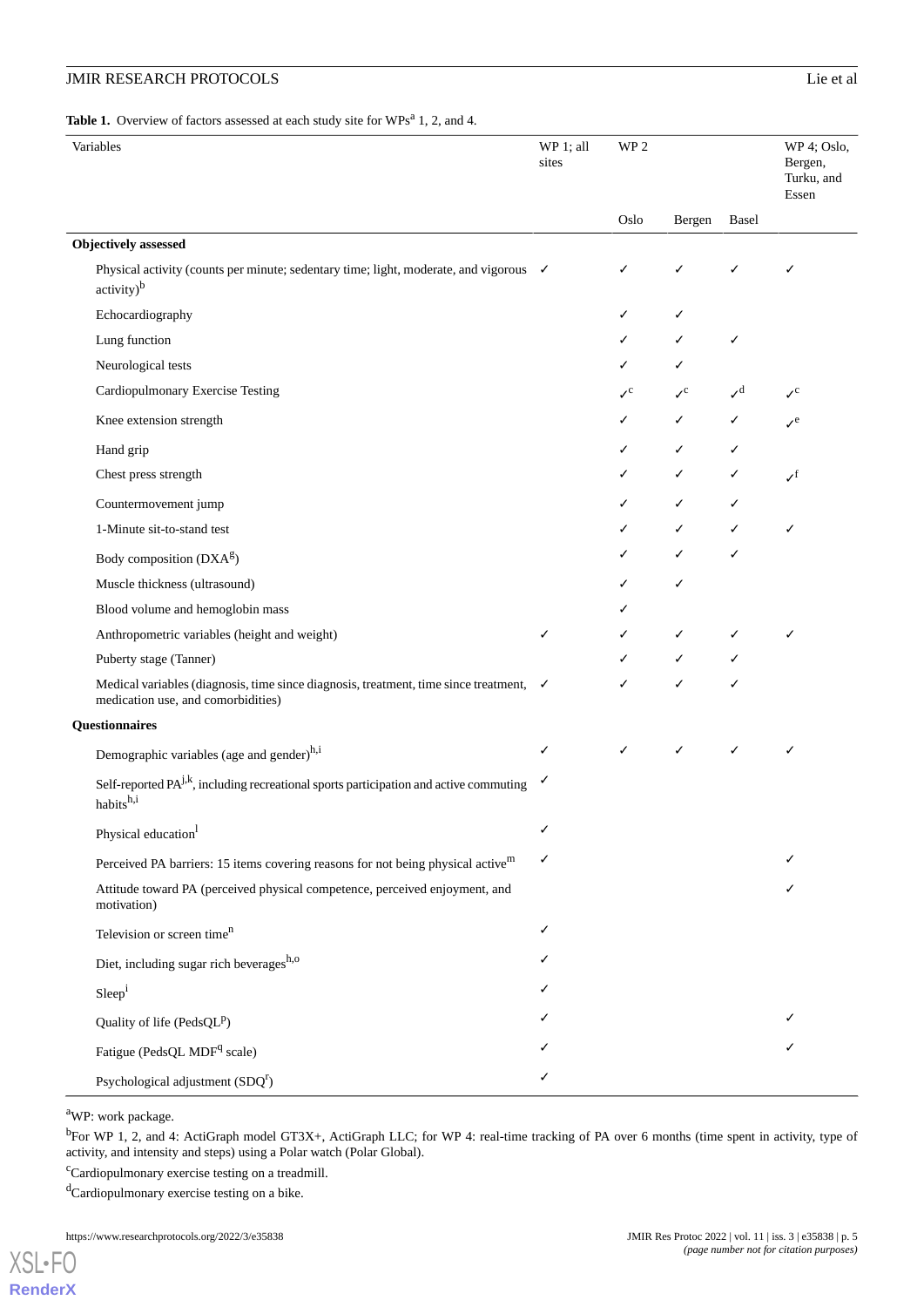<sup>e</sup>Isometric knee extension strength is tested on the custom-built strength ergometer similar to WP 2 in Bergen and Oslo and on sites' own commercial devices in Turku and Essen.

<sup>f</sup>Upper arm strength is tested as isometric chest press on the custom-built strength ergometer similar to WP 2 in Bergen and Oslo and on sites' own commercial device in Essen. Turku performed a dynamic upper extremity lifting test in a standing position.

<sup>g</sup>DXA: dual-energy x-ray absorptiometry.

<sup>h</sup>Items from the Health in Adolescents study [[34](#page-14-1)].

<sup>i</sup>Items from the Physical Activity in Norwegian Children Study [\[35\]](#page-14-2).

<sup>j</sup>PA: physical activity.

<sup>k</sup>Number of counts per minute (cpm; primary outcome); fulfillment of physical activity (PA) recommendations (>60 minutes of moderate to vigorous PA per day); PA intensity categories (counts translated into metabolic energy equivalents of intensities): sedentary time (<100 cpm), light (100-1999 cpm), moderate (2000-5999 cpm), and vigorous (≥6000 cpm).

<sup>1</sup>Items from the Relevance of Physical Activity Contexts in the Everyday Life of Adolescents study [\[36\]](#page-14-3).

mConstructed for the purpose of the Physical Activity and Fitness in Childhood Cancer Survivors study based on literature review and expert and user input.

<sup>n</sup>Items from the Health Behavior in School-aged Children study [[37](#page-14-4)].

<sup>o</sup>Items from the UngKost [[38](#page-14-5)].

<sup>p</sup>PedsQL: Pediatric Quality of Life Inventory [[39](#page-14-6)].

<sup>q</sup>PedsQL MDF: Pediatric Quality of Life Inventory Multidimensional Fatigue scale [[40](#page-14-7)].

<sup>r</sup>SDQ: Strength and Difficulties Questionnaire [[41](#page-14-8)].

#### **Assessment of PA and Sedentary Time by Accelerometer**

PA and sedentary time will be assessed objectively by accelerometers worn for 7 days during the awake time to measure accelerations of +6 G to –6 G (ActiGraph model GT3X+, ActiGraph LLC). The sample rate of the accelerometer is set to measure the raw signals at 30 Hz. Total PA will be described as the number of counts per minute (cpm), which is a measure of the volume of PA assessed by the accelerometer. The accelerometer data will be uploaded by all collaborators to a central server located at the Norwegian School of Sport Sciences and analyzed at one site. Accelerometer measurements with at least four valid measurement days (≥480 min/day) will be included in the analysis.

The activity counts from the accelerometers will be translated into metabolic energy equivalents of intensities as sedentary time (<100 cpm), light (100-1999 cpm), moderate (2000-5999 cpm), and vigorous (>6000 cpm) PA [[42\]](#page-14-9). Participants will be categorized as reaching the international recommendations for PA if they engage in at least 60 minutes of moderate to vigorous PA (≥2000 cpm) per day on average over valid accelerometer measurement days.

#### **Questionnaires**

#### *Overview*

[XSL](http://www.w3.org/Style/XSL)•FO **[RenderX](http://www.renderx.com/)**

All questionnaires will be completed electronically using tablet computers. Different questionnaires are available for survivors of childhood cancer aged 9 to 12 years and their parents (proxy reports) and survivors of childhood cancer aged 13 to 16 years and their parents. The questionnaires comprise mainly validated and standardized questions [\(Table 1](#page-4-0)). Questionnaires will be translated into local language if validated translations do not exist, following recommended forward–backward translation procedures. Questionnaire data will be directly uploaded and stored on the secured server for sensitive data at the University of Oslo's Center for Information Technology.

#### *Self-reported PA and Exercise*

Items pertaining to exercise in leisure time will be measured by questions extracted from studies of age- and sex-stratified reference material (the Health in Adolescents study, Physical Activity among Norwegian Children study wave 2 [[35\]](#page-14-2), and the Relevance of Physical Activity Contexts in the Everyday Life of Adolescents [REPAC]; the REPAC study described below [\[34](#page-14-1)-[36\]](#page-14-3)) to enable comparisons. The questions target PA and include frequency, duration, and type of PA or exercise and active transportation (questionnaires are available upon request).

#### *Physical Education in School*

Questions regarding attitudes and participation toward physical education before and after the cancer experience are based on the questionnaire of an ongoing study of approximately 3000 Norwegian adolescents (REPAC study) [[36\]](#page-14-3).

#### *Perceived PA Barriers*

Perceived barriers to being physically active will be assessed using a self-constructed questionnaire. Survivors of childhood cancer will rate degree of agreement with 15 statements in response to the question "I am less physically active than I want to because;...." The 15 statements reflect potential physical, psychosocial, and mental barriers to PA and were designed based on clinical experience, input from user representatives, and pilot testing. Examples of statements are "I don't have time for it; I don't know how active I can or should be; My body feels too heavy; I am too fatigued; I have pain; My parents tell me to be careful." Each statement is scored on a 5-point Likert-type scale ranging from *totally disagree* to *totally agree*.

#### *Screen Time*

Screen time (time spent in front of a computer, watching television, playing computer games, surfing on the internet, and chatting) will be assessed by 2 questions from a questionnaire used in a large international study on children and adolescents (the Health Behavior in School-aged Children study) [[37\]](#page-14-4).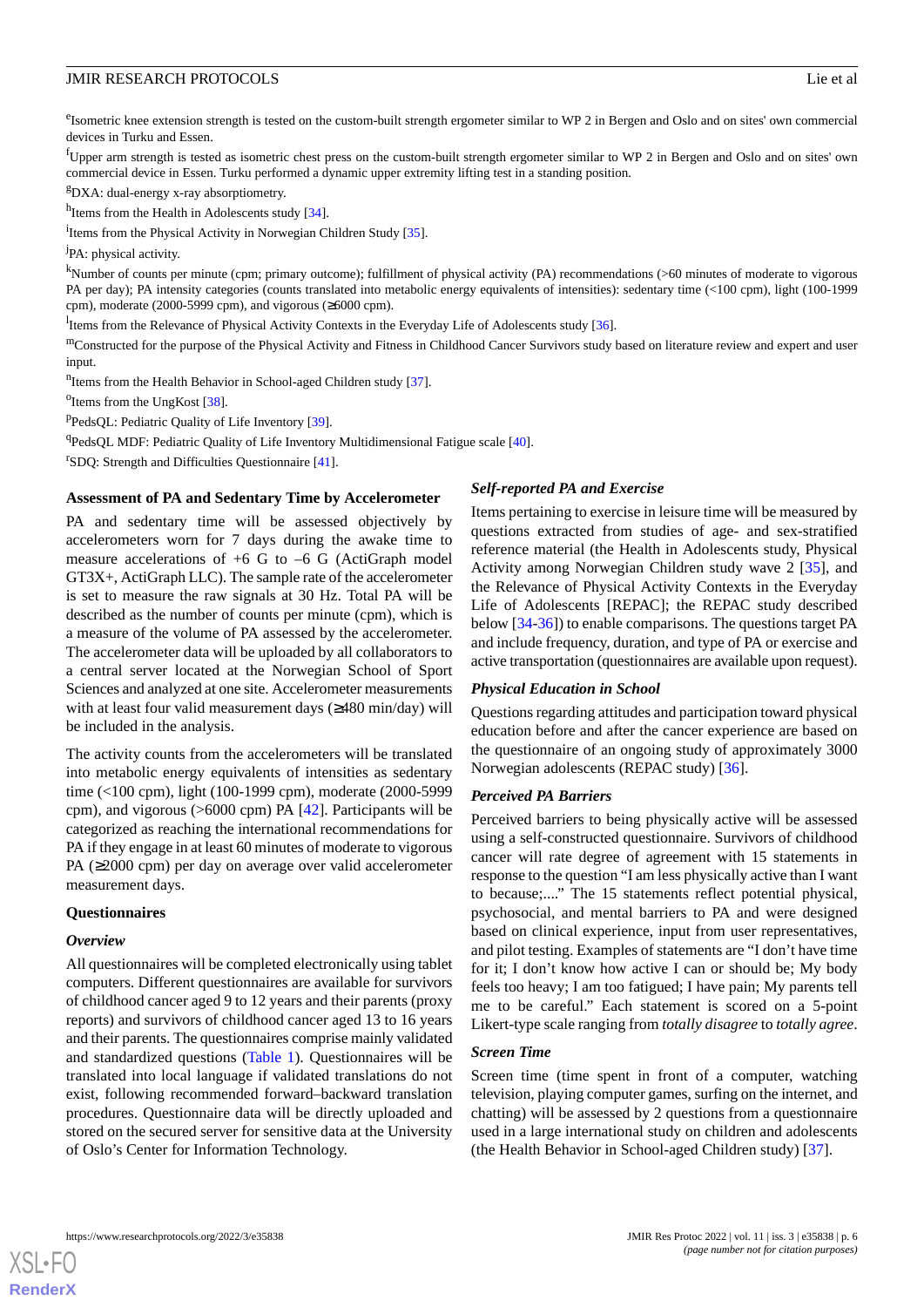#### *Diet and Nutrition*

A total of 3 questions regarding diet were extracted from a nationally representative study on children and adolescents' dietary habits, called the Norwegian Ungkost study [\[38](#page-14-5)].

#### *Sleep*

Participants will report when they usually get out of bed and when they go to bed on school days [\[43](#page-14-10)].

#### *QoL Questionnaire*

QoL will be measured using the Pediatric QoL Inventory (PedsQL) core module [[39\]](#page-14-6). The PedsQL includes four subscales—physical, emotional, social, and school functioning—and has 2 different modules validated for children aged 8 to 12 years and adolescents aged 13 to 18 years. The PedsQL has been used in children with cancer [\[40](#page-14-7)]. In addition, parents will be asked to complete the parent module (proxy report) of the PedsQL.

#### *Fatigue*

Fatigue will be measured using the PedsQL Multidimensional Fatigue Scale, which measures general fatigue, sleep/rest fatigue, and cognitive fatigue [\[40](#page-14-7)]. Parents will complete the respective parent modules.

### *Psychological Adjustment*

The Strength and Difficulties Questionnaire (SDQ) will be used to measure psychological adjustment and emotional problems. The SDQ is widely used in children aged 8 to 17 years [[41\]](#page-14-8).

#### *Other Variables*

Parents will provide sociodemographic variables in their questionnaire (child's age, child's sex, parents' education, and parents' income).

#### **Information Extracted From Medical Records**

The following variables will be collected from medical records and stored on Services for Sensitive Data (TSD): sex, age at diagnosis, cancer diagnosis, month and year of diagnosis, month and year when completed treatment, type of treatment (chemotherapy, surgery, radiation [dose—in Gy—and area], and stem cell transplantation), recurrence, diagnosis and treatment before or after puberty, weight, and height at the time of the study.

### **Reference Material**

Age- and sex-stratified reference material for the primary and most of the secondary outcomes are available for comparison of marginal means and will be provided from several large-scale studies among healthy children and adolescents. References on PA and sedentary time will be available from two Norwegian studies—the Physical Activity among Norwegian Children study wave 2 ( $N=3538$ ; age 9 and 15 years) [ $35$ ], Health in Adolescents study (N=1528; age 11 and 13 years) [[34\]](#page-14-1)—and one German study—the German Health study (N=1500-2000; age 6 to 17 years) [\[44\]](#page-14-11). Age- and sex-stratified national reference materials are also available for attitudes toward physical education (REPAC) [[36\]](#page-14-3), screen time (Health Behavior in School-aged Children study) [\[37](#page-14-4)], and psychosocial measures (PedsQL [[45\]](#page-14-12), PedsQL Multidimensional Fatigue Scale [[46\]](#page-14-13), and SDQ [\[47](#page-14-14)]).

 $XSJ \cdot F$ **[RenderX](http://www.renderx.com/)**

#### **Power Calculation and Statistical Analyses WP 1**

From studies in the general Norwegian population, we know that children aged 9 to 15 years engage in an average of 549 (SD 180) cpm (measured by accelerometer) [\[35](#page-14-2)]. We assumed reduced PA levels in survivors of childhood cancer. To estimate a difference of 10% in objectively measured PA between survivors of childhood cancer and healthy controls (494 vs 549 cpm, SD 180 for both; power=80%; significance level *P*<.05, one-sided), we need to include 250 survivors of childhood cancer. Given the heterogeneity in the expected sample (age and diagnoses) and to facilitate subgroup comparisons, we aim to include at least n=500 in WP 1 to facilitate subgroup comparisons.

Descriptive statistics will be used to present the levels of PA (including different intensity measures and activity patterns) and sedentary time of survivors of childhood cancer compared with the reference materials and PA recommendations. Multilevel models (mixed models) will be used to adjust for the different study sites as random intercepts. We will perform univariable and multivariable multilevel regression models (linear, logistic, or ordinal depending on the outcome) to (1) assess the clinical and sociodemographic factors associated with meeting the PA recommendations in survivors of childhood cancer; (2) assess clinical and sociodemographic factors associated with different patterns or levels of PA and sedentary time; and (3) assess the associations among PA patterns or levels (exposure) and QoL, fatigue, and other health behaviors.

### *WP 2*

### **Overview**

#### *Measures*

Outcomes of WP 2 include measurements of cardiorespiratory fitness, muscle strength, power, and muscular endurance. Norway (Oslo and Bergen) and Switzerland (Basel) will participate in WP 2 [\(Table 1](#page-4-0) provides an overview of tests and self-reported measures performed at each site specific to WP 2). In Norway, age- and sex-matched controls will be the same-age friend or sibling of the survivor of childhood cancer, chosen and invited by the survivors of childhood cancer themselves. In Switzerland, age- and sex-matched controls will be recruited from siblings or friends of survivors or within the network of the Swiss PACCS study team.

#### *Cardiorespiratory Fitness*

Before testing, survivors of childhood cancer will undergo a cardiological screening. Peak oxygen uptake  $(VO_2)$ peak) will be assessed using a cardiopulmonary exercise test (CPET). In Norway, the CPET will be performed by walking and running on a treadmill using a child-friendly continuous graded treadmill protocol until exhaustion [[48\]](#page-14-15), whereas in Switzerland, the CPET will be performed on a cycle ergometer using an incremental bike protocol from Godfrey [[49\]](#page-14-16). The starting workload after habituation to the treadmill will be 3.0 km/hour at 0% inclination. The workload will then be increased every minute by alternately increasing the speed by 1 km/hour and the inclination by 2% every other minute. For the bike protocol, the initial workload will be set to 10, 15, or 20 W depending on the child's height and increased by 10, 15, or 20 W every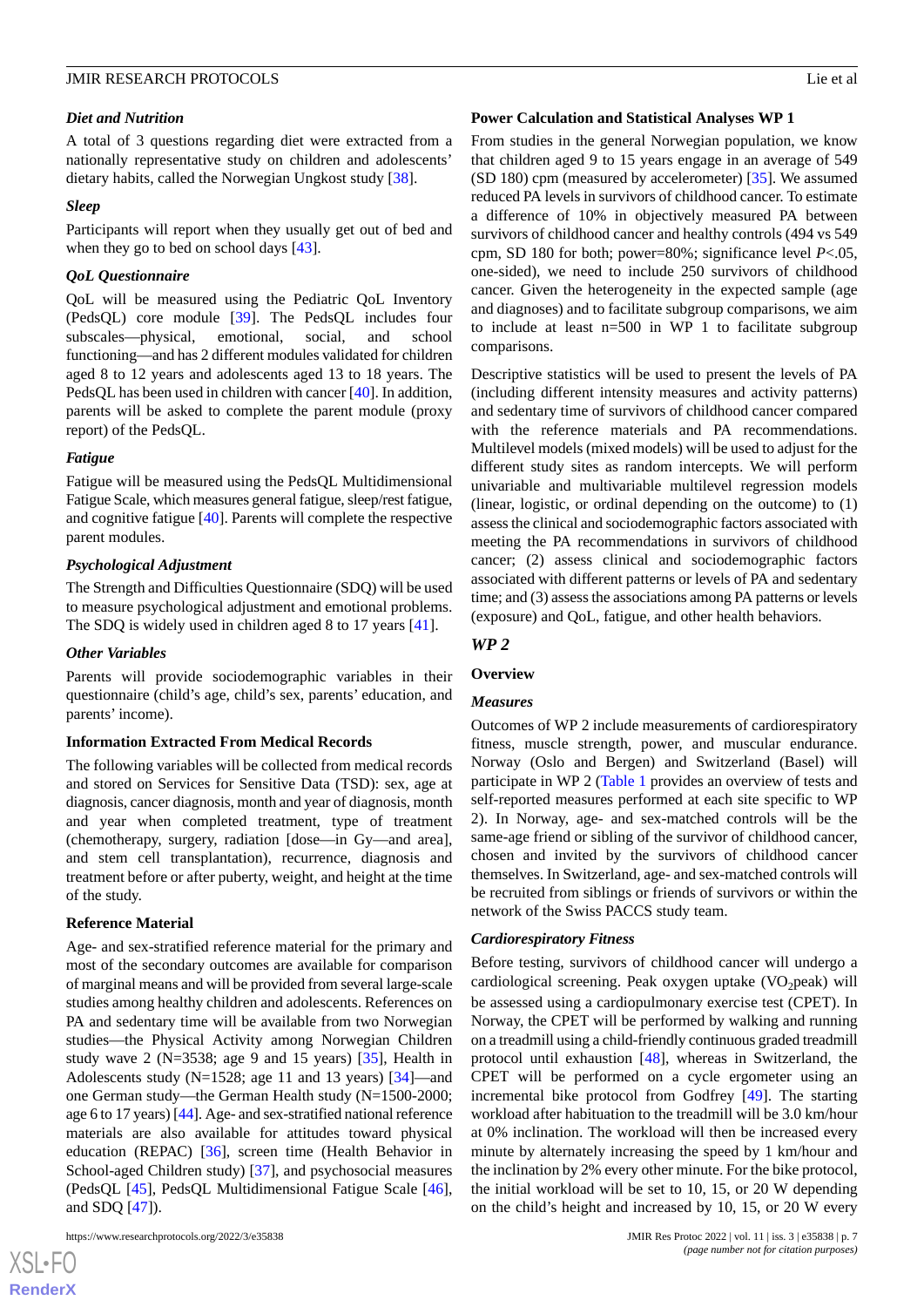minute, respectively. The participants will be encouraged to keep a pedaling frequency of 60 to 90 revolutions per minute. Gas exchange and ventilatory variables will be measured continuously, breath by breath, using a Hans Rudolph 2-way breathing mask (Hans Rudolph). Peak heart rate will be measured through a 12-lead electrocardiogram, and blood pressure and transcutaneous oxygen saturation will be measured after 5 minutes of rest in the sitting position, during the test, and shortly after termination. The Borg rating [[50\]](#page-14-17) of perceived exertion will be assessed at the end of the test. The  $VO<sub>2</sub>peak$  is defined as the highest oxygen consumption value sampled over a 30-second interval. The ventilatory threshold will be calculated using the ventilatory equivalent method, expressed as oxygen uptake  $(VO_2)$ . The minute ventilation  $(VE)$  and carbon dioxide responses during exercise will be used to calculate the VE/carbon dioxide uptake slope. The breathing reserve will be calculated using measured maximal voluntary ventilation (MVV) and the maximal VE using the following equation:

#### $([MVV - VE]/MVV) \times 100(1)$

The oxygen pulse will be calculated by dividing  $VO<sub>2</sub>peak$  (in mL) by the peak heart rate [\[51](#page-14-18)].

#### *Isometric Strength*

Isometric bench press and isometric leg extension will be performed using a custom-built strength ergometer (Gym 2000) with a strain gauge (US2A100 kg, Holtinger) and a custom-made amplifier. The ergometer is specially designed for testing children. In the bench press test, participants will be instructed to push an (upward) static bar with maximal effort for 5 seconds. The participants will lie on the ergometer with the bar height adjusted so that the elbow angle is 90° to get the upper arm in a horizontal position and the lower arm in a vertical position. The participants will be required to maintain the elbow angle throughout the duration of the trial. Each participant will perform at least three trials with 2 minutes of rest between each trial but will be allowed to continue with further trials as long as improvements are observed. The highest value of the trials will be used for later analysis. In the knee extension test, the participant will be seated at the short end of the ergometer bench with his or her back straight, arms down, and hands lightly gripping the seat. During contraction, both hip and knee joint angles will be flexed at 90° (180° will be fully extended), respectively. For the knee extension isometric test, the participants will also perform at least three trials with 2-minute rest between trials but will be allowed to continue with further trials as long as improvement is observed. The best result in each test will be used for later analysis. Hand-grip strength will be measured in the left and right hands (Baseline Life Hand Dynamometer) while the participant will be standing and with the arm extended and pointing down. Each hand will be measured 3 times, with alternating sides, starting with the right hand and approximately 30-second breaks between measurements. The best result for each hand will be used for later analysis.

#### *Muscular Endurance*

Muscular endurance will be tested using the 1-minute sit-to-stand (STS) test [[52\]](#page-14-19). The participants will perform 1 test trial at least 20 minutes before the final test. The number of repetitions of standing up and sitting down from a chair within 1 minute in the final test will be recorded. In addition, the Borg rating [[50\]](#page-14-17) of perceived exertion will be assessed at the end of the test. The test will be performed on a height-adjustable chair to ensure a 90° knee angle. The 1-minute STS test showed high reliability and good criterion-related validity with other exercise capacity tests such as the 6-minute walk test or stair climbing [[53](#page-14-20)[-56](#page-15-0)].

#### *Countermovement Jump*

All jumps will be performed on a portable force plate (FP4; HUR-Laboratories Oy). Hands will be placed on the hips throughout the test, and the angular displacement of the knees will be standardized so that the participants are instructed to squat down until the knees are bent at approximately 90° and then immediately jump vertically as high as possible, landing back on the force plate on both feet at the same time. The jump height and power will be measured [\[57](#page-15-1)]. The best result of at least three attempts will be recorded; however, the participants will be allowed to continue to jump as long as improvements are made. There will be 1 minute of rest between the trials.

#### *Blood Volume and Hemoglobin Mass*

A known carbon monoxide (CO) dose of approximately 1.2 mL/kg body mass will be administered and rebreathed for 2 minutes. Capillary fingertip blood samples will be collected before the start of the test and 7 minutes after the administration of the CO dose. Both blood samples will be measured a minimum of 5 times to determine the percentage of carboxyhemoglobin using an OSM3 Hemoximeter (Radiometer). Hemoglobin mass will be calculated from the mean change in percentage of carboxyhemoglobin before and after rebreathing CO [[58\]](#page-15-2). Blood volume, plasma volume, and red cell volume will be calculated from hemoglobin mass using venous hemoglobin and venous hematocrit according to Burge and Skinner [[59\]](#page-15-3) and Heinicke et al [[60\]](#page-15-4).

#### *Lung Function*

Lung function will be measured using the maximal expiratory flow volume loops. Forced expiratory volume in 1 second, forced vital capacity (FVC), maximal expiratory flow at 50% of FVC ( $MEF_{50}$ ), peak expiratory flow, and the ratio of forced expiratory volume in 1 second to FVC will be recorded. Lung volumes (total lung capacity and residual volume) and airway resistance will be measured using standardized whole-body plethysmography. Diffusion capacity will be measured using the single-breath method, and the result will be adjusted for serum hemoglobin levels. All measurements are according to the American Thoracic Society/European Respiratory Societies guidelines. The Global Lung Function Initiative reference equations will be used, and the outcomes will be expressed as absolute values, percent predicted, and *z* scores and the lower limit of normal.

#### *Cardiac Examination*

A full functional echocardiography protocol, including 2D, color, pulsed, continuous, and tissue Doppler registrations, will be performed using a GE Vivid E95 ultrasound machine (GE Healthcare) with 4- and 5 MHz 2D probes (4Vc-D or M5Sc).

 $XS$  $\cdot$ FC **[RenderX](http://www.renderx.com/)**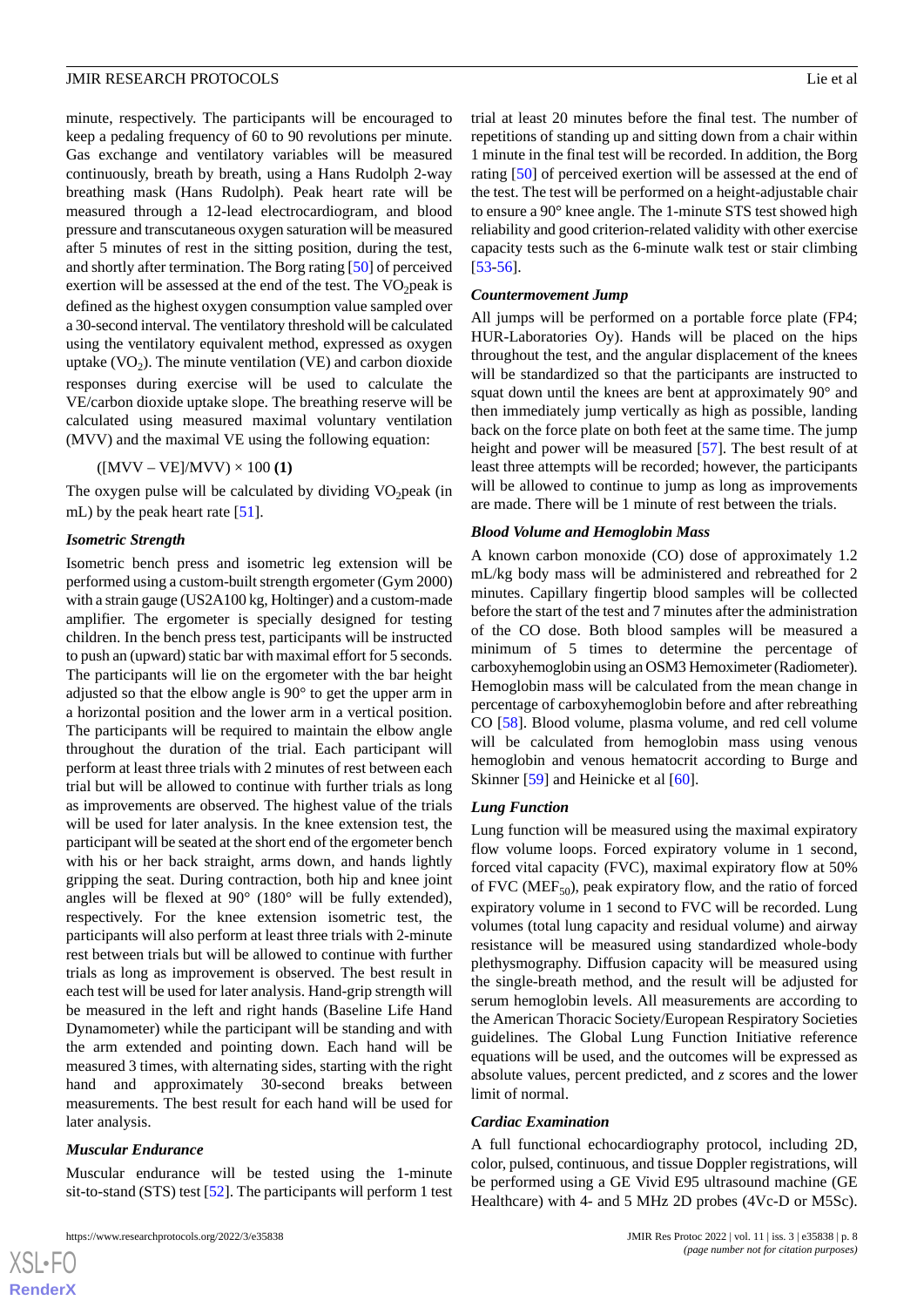3D volumes will be acquired as multi-beat fusions with breath hold. The frame rate for 2D images will be kept between 50 and 90 frames per second for 2D strain measurements. Automatic image optimization will be used as the default setting, supplied by manual optimization, as required. Parasternal, apical, selective right ventricular apical, and subcostal views will be applied. For clinical use, left ventricular ejection fraction, as calculated by the Simpson biplane method, fractional shortening by m-mode (MediMatic Compacs software), and peak systolic left ventricular global longitudinal strain (GE EchoPac software), will be reported in addition to any other positive findings of clinical significance. Additional research-based measurements will be performed as the mean value of 3 consecutive cardiac cycles. Left ventricular 4D volumes will be measured using a semiautomatic method (EchoPac Auto-LVQ).

### *Neurological Evaluation*

Detailed patient history and clinical neurological examination will be performed. The symptoms and findings relevant for polyneuropathy and neuropathic pain will be scored according to the Toronto Neuropathy Symptom Score, Douleur Neuropathique 4, and Neupsig criteria for neuropathic pain [[61](#page-15-5)[-63](#page-15-6)]. Standard nerve conduction studies on three motor nerves (ulnar, peroneal, and tibial), four sensory nerves (ulnar, radial, superficial peroneal, and sural), and one mixed motor or sensory nerve (tibial plantar nerve) will be performed. Assessment of small fiber function will be conducted by quantitative thermal testing (cold perception threshold and warmth perception threshold) on the hands and feet. All measurements will be performed on the right extremities. The temperature will be maintained at  $>30$  °C in feet and  $>32$  °C in hand. Polyneuropathy will be diagnosed and classified according to the criteria suggested by Tesfaye et al [[64\]](#page-15-7) as possible, probable, or confirmed polyneuropathy (clinical grading) and according to the Tesfaye neurophysiological criteria (stadium 0, 1a, 1b, 2a, and 2b), which includes subclinical polyneuropathy.

### *Anthropometry and Maturity*

Body weight will be measured using a digital scale (SECA 876 GmbH and Co), with participants wearing light clothing and no shoes. Height will be measured using a stadiometer (SECA 217 GmbH and Co). Body composition will be assessed by dual-energy x-ray absorptiometry (Lunar iDXA GE Healthcare using the enCORE software Version 14.10.022). Participants will be scanned from head to toe in a supine position, providing values for total lean tissue (kg), fat mass (kg), bone mineral content, and bone mineral density. In WP 2, the puberty stage of survivors of childhood cancer will be assessed clinically by a medical physician at the first visit in Norway. In addition, all participants (survivor of childhood cancer and controls) will self-assess their puberty stage using a modified Tanner method [[65\]](#page-15-8).

### *Muscle Thickness*

 $XS$ -FO **[RenderX](http://www.renderx.com/)**

Muscle thickness and pennation angle of the musculus vastus lateralis and thickness of the musculus biceps brachii will be measured by B-mode ultrasound using a linear-array transducer (50 mm, 5-12 MHz, HD11XE, Philips Ultrasound, revision

```
https://www.researchprotocols.org/2022/3/e35838 JMIR Res Protoc 2022 | vol. 11 | iss. 3 | e35838 | p. 9
```
2.0.3). The sites for the measurements will be on one-third of the humerus length measured from the lateral epicondyle for the musculus biceps brachii and on 40% of the femur length measured from the lateral epicondyle for the musculus vastus lateralis.

### *PA Measures*

Whenever the time between participation in WP 1 and recruitment in WP 2 exceeds 3 months, PA will be remeasured by accelerometers as described above (WP 1).

### **Data Management**

Study data will be collected and managed using REDCap (Research Electronic Data Capture) electronic data capture tools hosted at the Norwegian School of Sport Sciences [\[66](#page-15-9),[67\]](#page-15-10). REDCap is a secure, web-based software platform designed to support data capture for research studies. Data from all sites will be entered by the study sites independently in REDCap.

### **Power Calculation and Statistical Analyses WP 2**

Sample size calculations and power assessment were based on  $VO<sub>2</sub>peak$ . On the basis of results from international studies, we expect to find a difference of 10% between survivors of childhood cancer and controls [\[22](#page-13-6)]. To detect a difference of  $10\%$  in VO<sub>2</sub> peak between survivors and healthy controls, with a statistical strength of 80%, the study needs to include 23 survivors of childhood cancer. The same number of patients are needed to get the same statistical power for the strength tests assuming a difference of 10%. Owing to heterogeneity between diagnostic groups and the need for subgroup analysis (diagnosis, age, and gender), we plan to include 150 survivors as we expect the group size to be as small as 30 participants.

We will use descriptive statistics to present the current PF, physiological determinants of PF, and PA of survivors of childhood cancer compared with controls. We will use multilevel (mixed) linear models to compare PF and PA between survivors of childhood cancer and controls and include an interaction term (for instance, age group, gender, and diagnosis) to identify differences in physiological determinants between survivors of childhood cancer and controls. All analyses will be adjusted for the study site by including sites as random intercepts in the mixed models. Where available and depending on the research question, the fitness outcomes will be transformed into *z* scores according to the norm data. Depending on the outcome, we will perform univariable and multivariable mixed logistic, linear, or ordinal regression models to identify clinical and physiological factors associated with PF in survivors.

### *WP 3*

The outcomes of WP 3 include facilitators of and barriers to PA. Norway (Oslo and Bergen) and Denmark (Copenhagen) will participate in WP 3.

### **Theoretical Framework and Procedures**

The World Health Organization's International Classification of Functioning, Disability, and Health for Children and Youth (ICF-CY) illustrates the interrelationships between body functions and structural impairments (eg, late effects), activity limitations, and restricted ability to participate within an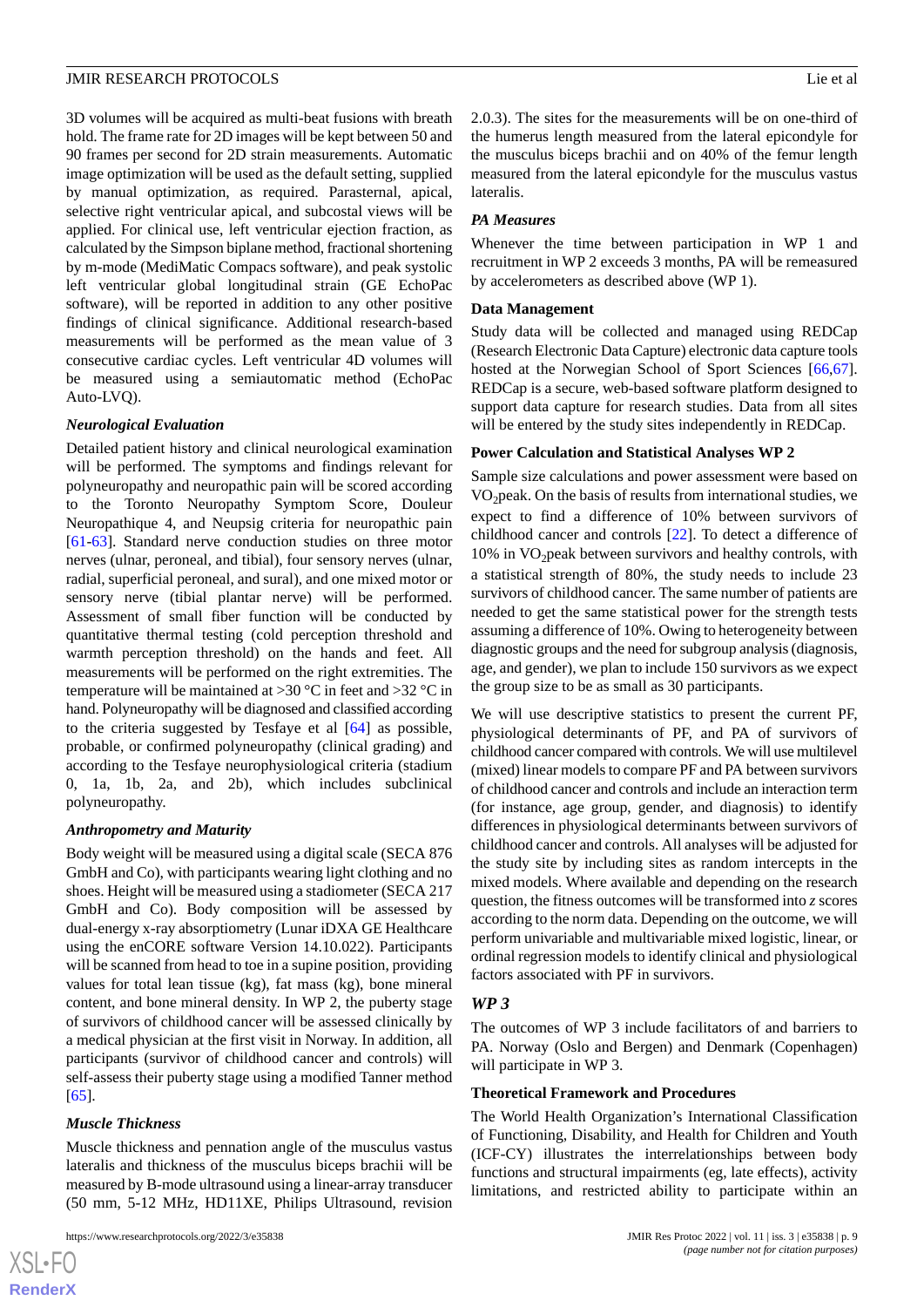individual's context of environmental and personal factors to predict outcomes (eg, functioning and health) [\[68](#page-15-11)]. Therefore, the ICF-CY is a suitable biopsychosocial framework to systematically identify potential barriers to and facilitators of PA among young survivors of childhood cancer. Inspired by the ICF-CY model, we will explore facilitators of and barriers to PA through in-depth interviews with young survivors of childhood cancer and their parents. A semistructured interview guide will be developed based on current knowledge of barriers to and facilitators of PA and inspired by the ICF-CY framework ([Multimedia Appendix 1](#page-12-9)) to be used at all 3 sites. The interviews will follow the guide and last approximately 15 to 60 minutes. All interviews will be audio recorded and transcribed ad verbatim.

#### **Data Analysis WP 3**

NVivo software will be used for data management and analysis [[69\]](#page-15-12). Analysis will be conducted in parallel with data collection to ensure that any new issues of interest arising are explored in subsequent interviews. Interviews from survivors and parents will be analyzed separately. All data will be analyzed according to the principles of thematic analysis [\[70](#page-15-13),[71\]](#page-15-14). After familiarization with the initial interviews, at least two researchers will analyze the data line by line, creating codes reflecting the contents of each utterance to ensure objectivity [[72](#page-15-15)[,73](#page-15-16)]. Any disagreements regarding the codes will be discussed with the project group and settled. For analytical rigor, codes will be used and discussed by all members of the research team to develop a codebook that will be used in all interviews for all sites. We will follow the COREQ (Consolidated Criteria for Reporting Qualitative Studies) guidelines for conducting and reporting qualitative research [\[74](#page-15-17)].

### *WP 4*

### **Overview**

WP 4 aims to develop and feasibility test a sustainable and safe PA intervention for survivors of childhood cancer based on the results obtained in WPs 1 to 3. Norway, Finland, and Germany will participate in WP 4. The study will comprise two study visits (baseline and after 6 months), including self-reported questionnaires, interviews, measurement of PA, and PF tests ([Table 1](#page-4-0); Table S1 in [Multimedia Appendix 1\)](#page-12-9). In between, the survivors will participate in a personalized PA intervention, followed by central and local coaches.

In specific, we aim to do the following:

- 1. Describe the adherence to and acceptability, satisfaction, and safety of the personalized PA intervention
- 2. Test the involvement of local structures (parents, school, teachers, peers, community and school nurses, and sports clubs) to improve the PA of survivors
- 3. Assess the effect of the intervention on PA, attitude toward PA, QoL, fatigue, and PF
- 4. Explore the experiences of survivors of childhood cancer and their parents of participating in the PA intervention
- 5. Explore the central coaches' experiences providing the intervention and collaborating with local structures

#### **Intervention**

The exercise intervention will last 6 months and starts with a personal motivational interview (MI) session at the baseline study visit. For each survivor, a central study coach is appointed who performs the MI and, together with the participant, defines a personal target of duration and intensity of PAs per week. The MI technique is a communication method that involves enhancing a patient's internal motivation to change [\[75](#page-15-18)]. During this session, local structures (local coaches) will be identified that can help and support the survivor to reach their PA goals and maintain a more active lifestyle after the intervention. On the basis of this assessment, individualized PAs are defined and implemented into a survivor's daily life. Each survivor will get a written personalized plan at the end of the session and a Polar watch (Polar Global) to track their behavior and provide immediate feedback on their achievements.

The central study coach will follow up with the survivor and local coaches with a phone call based on a predefined schedule of decreasing frequency over time (Table S1 in [Multimedia](#page-12-9) [Appendix 1](#page-12-9)). During the follow-up phone calls, the coach uses MI-inspired techniques and a standardized guideline to discuss adherence, motivation, progress, and possible problems. The training program can be adapted, and solutions for solving problems will be searched. The central coach will also follow the PA behavior in real time based on the Polar watch and set up an additional follow-up contact if the survivor struggles to reach his or her activity goals. The central coaches will be trained in the use of MI techniques to be used in the initial and follow-up conversations with survivors.

### **Assessments**

Table S1 in [Multimedia Appendix 1](#page-12-9) gives an overview of all assessments in WP 4.

### **Feasibility Parameters**

#### *Recruitment*

The number of contacted and recruited survivors with reasons for nonrecruitment will be recorded by the study nurses at each site.

#### *PA Parameters*

PA will be measured by an accelerometer as described for WP 1 at baseline and after 6 months. In addition, the PA will be tracked continuously with the Polar watch (Polar Global). At each follow-up discussion with the central coaches, the survivors will be asked about their participation in the agreed PA program and, if applicable, reasons for nonparticipation.

### *Compliance (Adherence and Retention)*

Compliance with the PA intervention will be assessed based on the PA measurements described above. In addition, we will record the number of contacts of each survivor with the central and local coaches and the number of missing information at each study time point. Dropouts and reasons for dropout will be assessed by the study nurses.

### *Safety*

Safety and adverse events will be assessed by the central coaches during follow-up calls.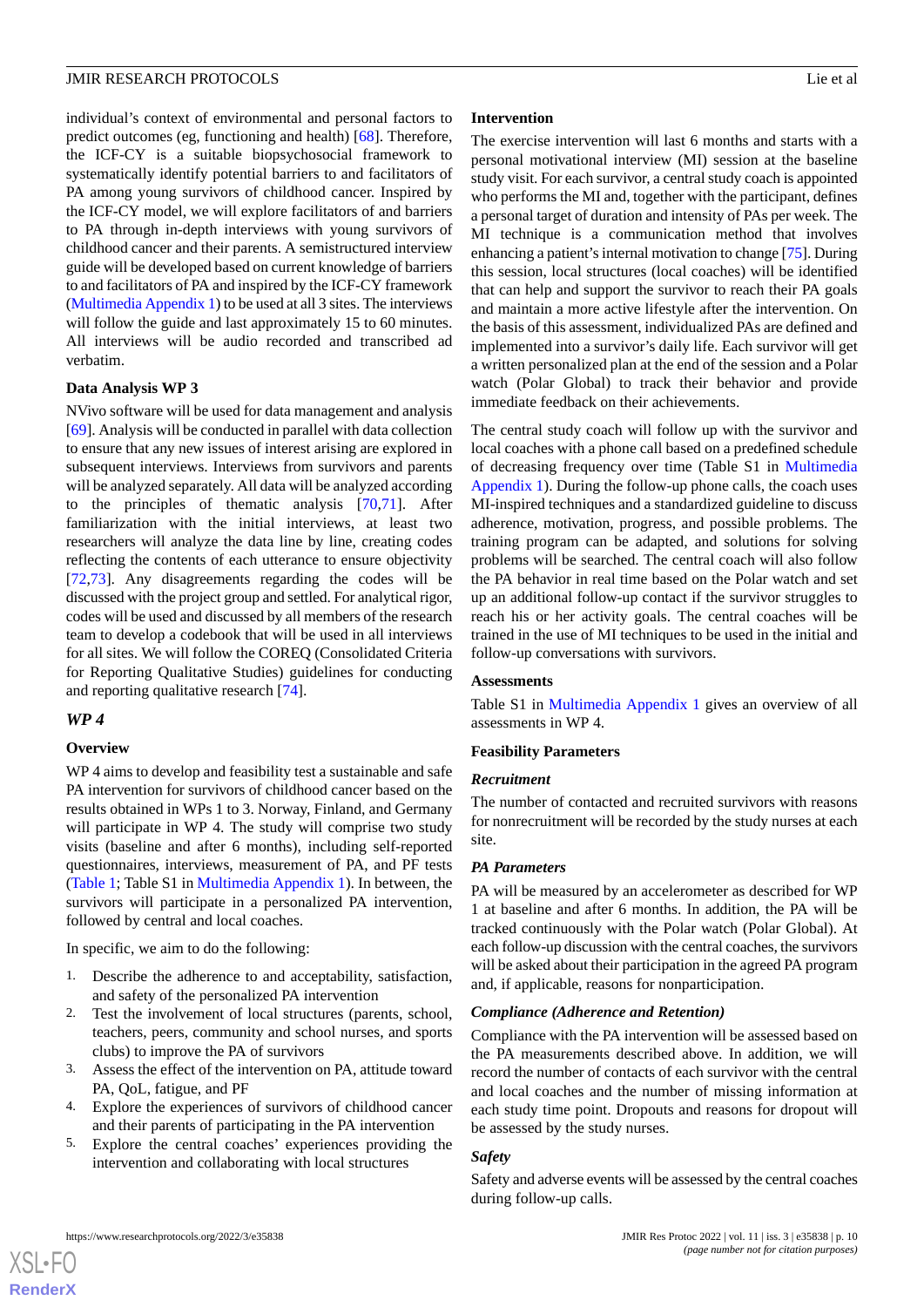At the end of the intervention, the survivors will give their subjective rating of satisfaction with participation in and intended sustainability of the PA intervention. The questions will be developed specifically for this study.

### *Attitude Toward PA (Barriers, Perceived Physical Competence, Perceived Enjoyment, and Motivation)*

Attitudes toward PA will be assessed at baseline and at 2 and 6 months. The same questions as in WP 1 will be used to assess *barriers to PA*. *Perceived physical competence* (3 items) and *perceived enjoyment* (5 items) will be measured by items from the *Children's Attraction to PA* scale [[76](#page-15-19)-[78\]](#page-15-20). *Motivation toward PA* will be measured using the Behavioral Regulation in Exercise Questionnaire 2 [[79\]](#page-15-21).

### *QoL and Fatigue*

At baseline and 6 months, survivors will fill in the same questionnaires as in WP 1 to assess QoL and fatigue (only self-reported version and no parent module).

### *PF Assessment*

PF will be assessed during the study visits at baseline and after 6 months. All sites will perform a CPET and 1-minute STS test according to the same protocol as described for WP 2. In addition, Oslo and Bergen will perform the same isometric strength tests (knee extension and chest press) as in WP 2. Turku will perform the same knee extension test as WP2 but on its own device as well as a dynamic upper extremity lifting test (standing with 5 kg dumbbells for women and 10 kg for men; number of repetitions are reported). Essen will perform the same isometric knee extension and chest press as in WP2 but on their own devices.

### **Qualitative Interviews With Survivors, Parents, and Central Coaches**

Feasibility, acceptability, sustainability, and satisfaction with the PA intervention will also be assessed by qualitative in-depth interviews in a subsample of survivors and their parents from the Oslo site at the 6-month visit (8-15 survivors and their parents until information saturation is reached). Furthermore, the central coaches will participate in a focus group interview to explore their views on feasibility, acceptability, and satisfaction. The interview guides are provided in [Multimedia](#page-12-10) [Appendix 2.](#page-12-10)

### **Data Management**

All self-reported questionnaires will be answered electronically either on the study tablet PCs during the study visits (baseline and 6 months) or from home via a personal link (2 months). The questionnaires will be linked to the TSD secure data server at the University of Oslo, where the data will be stored. Device-measured data (Actigraph and Polar watch [Polar Global]) will be downloaded and added to the folder on the TSD. Information assessed by the study nurses, central coaches, and assessors of the physical testing will be collected in Microsoft Excel files and stored on TSD. All information will then be merged into a master data file using the statistical software STATA (version 17 or newer; StataCorp LLC).

#### **Data Analyses WP 4**

#### *Quantitative Data*

As this is a feasibility study, we will mainly use descriptive statistics to present the study results. We will use numbers and proportions to describe categorical variables and means, SDs (or median and IQR if the data are skewed), and ranges to describe continuous variables. *P* values will be calculated based on appropriate univariable and multivariable models depending on the outcome and adjusted for the study site by introducing a random intercept (mixed model). *P* values are interpreted as flagging trends and not as hypothesis tests.

#### *Qualitative Data*

Qualitative content analyses of interview transcripts will be performed [\[70](#page-15-13)].

### **Ethics Approval**

The PACCS study has been approved by the Norwegian Regional Committee for Medical Research Ethics (WP 1,3,4: 2016/953 and WP 2:2018/739), the Data Protection Officer at Oslo University Hospital, and by the equivalent institutions in Finland, Denmark (file. H-19032270), Germany, and Switzerland (Ethics Committee of Northwestern and Central Switzerland; project ID: 2019-00410). Approvals from the regional ethical committees for medical and health research at all sites and the project owner institution are the assumptions for the implementation of the project. As most of the participants will be too young to provide valid informed consent, they will receive written and verbal information about the studies adapted to their developmental stage. Parents or legal guardians will provide written consent on their behalf. School nurses, physical education teachers, and other relevant parties participating in WP 3 will provide informed consent in writing. This protocol is written according to the SPIRIT (Standard Protocol Items: Recommendations for Interventional Trials) guidelines [[80\]](#page-15-22).

### *Results*

Research activity for this study commenced in November 2016 with the piloting of questionnaires and recruitment to WP 1 at the Oslo, Norway site. The project received funding from the Research Council of Norway for the period from June 2018 to June 2022. International collaboration was established after June 2018. Data collection at all sites was initiated by October 2020 for WP 1 and concluded on January 2021, with 517 survivors of childhood cancer included. Data cleaning and analysis are currently underway. A total of articles are under preparation for publication. Data collection for WP 2 was initiated in January 2019 and concluded in December 2020, with 157 survivors of childhood cancer and 113 controls included. Data cleaning and analysis are currently being conducted. A total of 6 articles are planned based on the WP 2 data set. Data collection for WP 3 was initiated in January 2018. Patient and parent interviews were concluded in July 2020, with 63 survivors of childhood cancer and 68 parents. Interviews with local stakeholders were initiated in January 2020 and concluded in October 2020, with a total of 18 participants interviewed (teachers, special needs teachers, and school nurses). Data from the patient and parent interviews have been analyzed

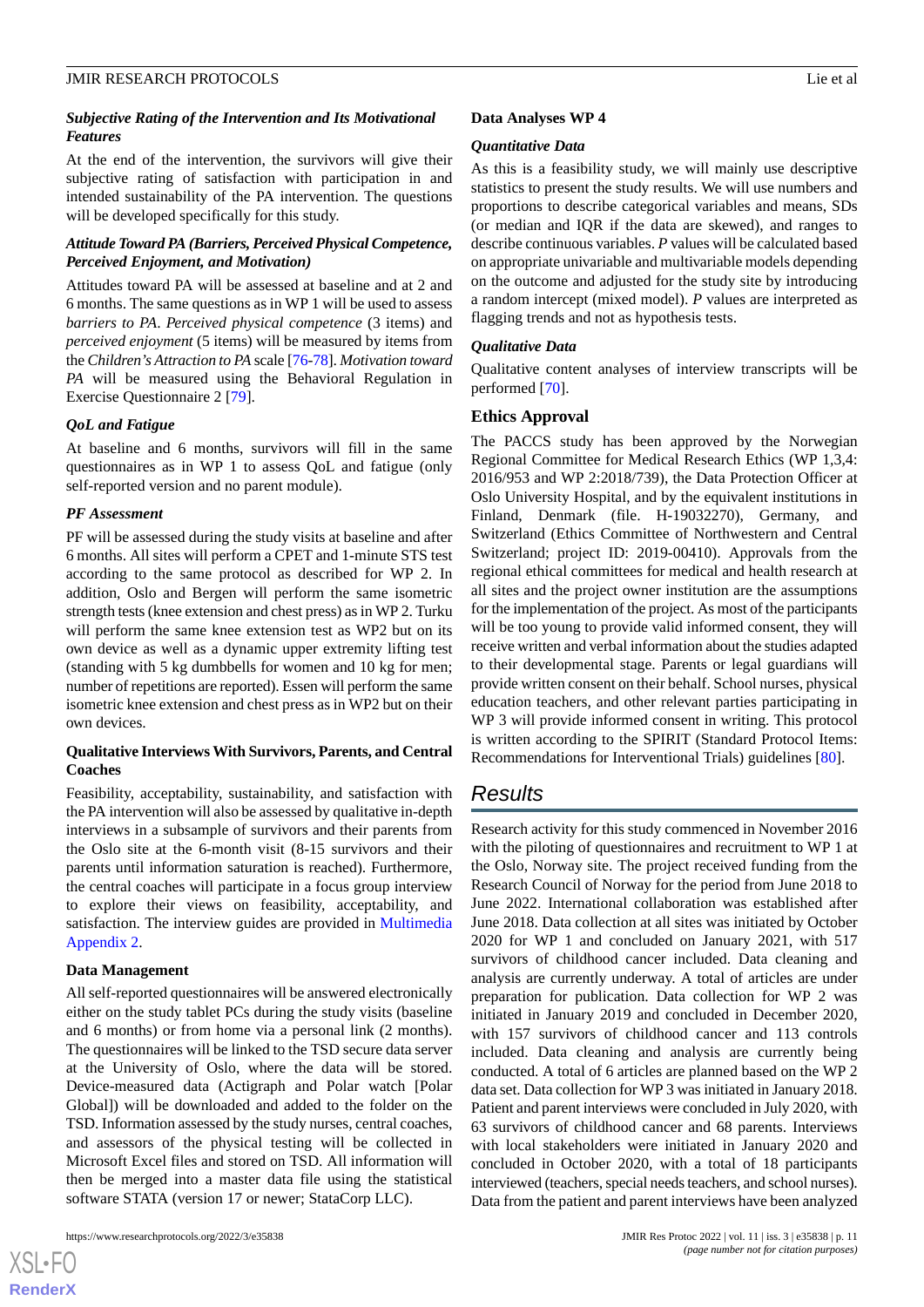and are currently being written for publication. A total of 2 articles have been published as of January 2022 [[81](#page-16-0)[,82](#page-16-1)], and 2 more are under preparation for publication. Data from interviews with local stakeholders are currently being analyzed, and 1 article is planned. WP 4 recruitment was initiated in May 2021 and is still ongoing as of January 2022. The study is planned to be completed by July 2022. As of January 2022, 23 survivors of childhood cancer have been included, of which 11 have completed the intervention. Detailed plans for data analyses for WPs 1 to 4 are described in the "Assessments, Power Calculations, and Statistical Analyses" section.

### *Discussion*

### **Principal Findings**

Survivors of childhood cancer represent a constantly growing population in society with high morbidity [\[4\]](#page-12-3), premature mortality [[83\]](#page-16-2), and increased uptake of social benefits [[84\]](#page-16-3). Owing to their disease and treatment exposure, they are at risk of chronic medical conditions such as cardiovascular and pulmonary diseases, secondary cancers, metabolic syndrome and obesity, osteoporosis, fatigue, neurocognitive complaints, and psychological distress, all of which can negatively affect PF and function and, thereby, the survivors' ability to participate in everyday and social activities [[3](#page-12-2)[,4](#page-12-3),[8\]](#page-12-6). Options for preventing late effects are currently limited; however, a few small-scale intervention studies indicate promising effects of PA on promoting physical functioning, health, and QoL [\[10](#page-12-8)-[13\]](#page-13-17). However, important knowledge gaps and methodological shortcomings remain, including heterogeneity of the samples, lack of controls, quality of assessment methods, and outcome measures used, limiting the generalizability of the results [[17\]](#page-13-1). This applies to survivors of childhood cancer in general, especially for young survivors of childhood cancer aged <18 years.

The PACCS study will generate high-quality, generalizable, objective, and robust data on PA and PF in young survivors of childhood cancer compared with controls, as well as on physiological, psychological, and social factors associated with PA and PF in young survivors of childhood cancer. These data are crucial to establish the extent of the need for PA interventions for young survivors of childhood cancer and for the development and testing of evidence-based, safe, and efficacious PA interventions. Moreover, the data generating WPs and the intervention development will follow a behavioral science approach, supported by the theoretical framework of the ICF-CY, to strengthen their methodological rigor [[85\]](#page-16-4).

The resulting intervention will make use of and test behavioral change strategies (MI) for feasibility as a means of tailoring PAs and goals to the individual survivors, with adherence monitored using activity-tracking watches. This will contribute to overcoming barriers to PA and low adherence rates, thereby potentially increasing the sustainability of such interventions. Crucially, sustainability of the intervention is boosted by anchoring it locally in the survivor's home environment, in collaboration with key school, health, and sports activity personnel to maintain focus on PA beyond the intervention period.

PA is currently not a part of routine follow-up care in many countries, and non–evidence-based PA programs are only sporadically offered to survivors of childhood cancer. Thus, the international, multidisciplinary nature of the PACCS consortium, representing 6 European pediatric oncology institutions, will aid the harmonization of PA programs and counseling. Therefore, the project results may improve the current clinical practice.

Promoting regular moderate to vigorous levels of PA in survivors of childhood cancer is likely to reduce cardiovascular morbidity [\[86](#page-16-5)] and mortality [\[14](#page-13-18),[87-](#page-16-6)[89\]](#page-16-7), osteoporosis, and fatigue and increase psychological well-being. Moreover, as PA is an important determinant of PF, both PA and PF are essential for gaining developmental skills in children and adolescents. Ensuring sufficient levels of PA in young survivors of childhood cancer is likely to have long-reaching benefits for their functioning and, therefore, the opportunity to be active and participating members of society, including maintaining friendships and participating in sports and recreational activities. As such, systematic PA rehabilitation programs have the potential to reduce the burden of survival on individual survivors, as well as reduce health care and social costs for the survivors of childhood cancer.

### **Conclusions**

Adolescence provides a *golden period* of life for the establishment of healthy behaviors and is, therefore, the prime target for intervention [\[27](#page-13-11),[42,](#page-14-9)[90](#page-16-8)]. Our intention is to design a rehabilitation program that uses already existing local expertise and infrastructure. Moreover, if successful, the results of the observational study and feasibility intervention may be extrapolated to other groups of adolescents with chronic health problems; for example, adolescents with congenital heart defects or chronic pulmonary diseases. Thus, the project may benefit larger patient groups.

### **Acknowledgments**

The authors thank all members of the Physical Activity and Fitness in Childhood Cancer Survivors (PACCS) study group who are not listed as coauthors of this paper. Research assistants Jannicke Kirkøen and Anastasia Isotova provided invaluable help in editing the manuscript.

The study is funded by the Research Council of Norway (ID number: 273500). Lene Thorsen is supported by AKTIV Against Cancer.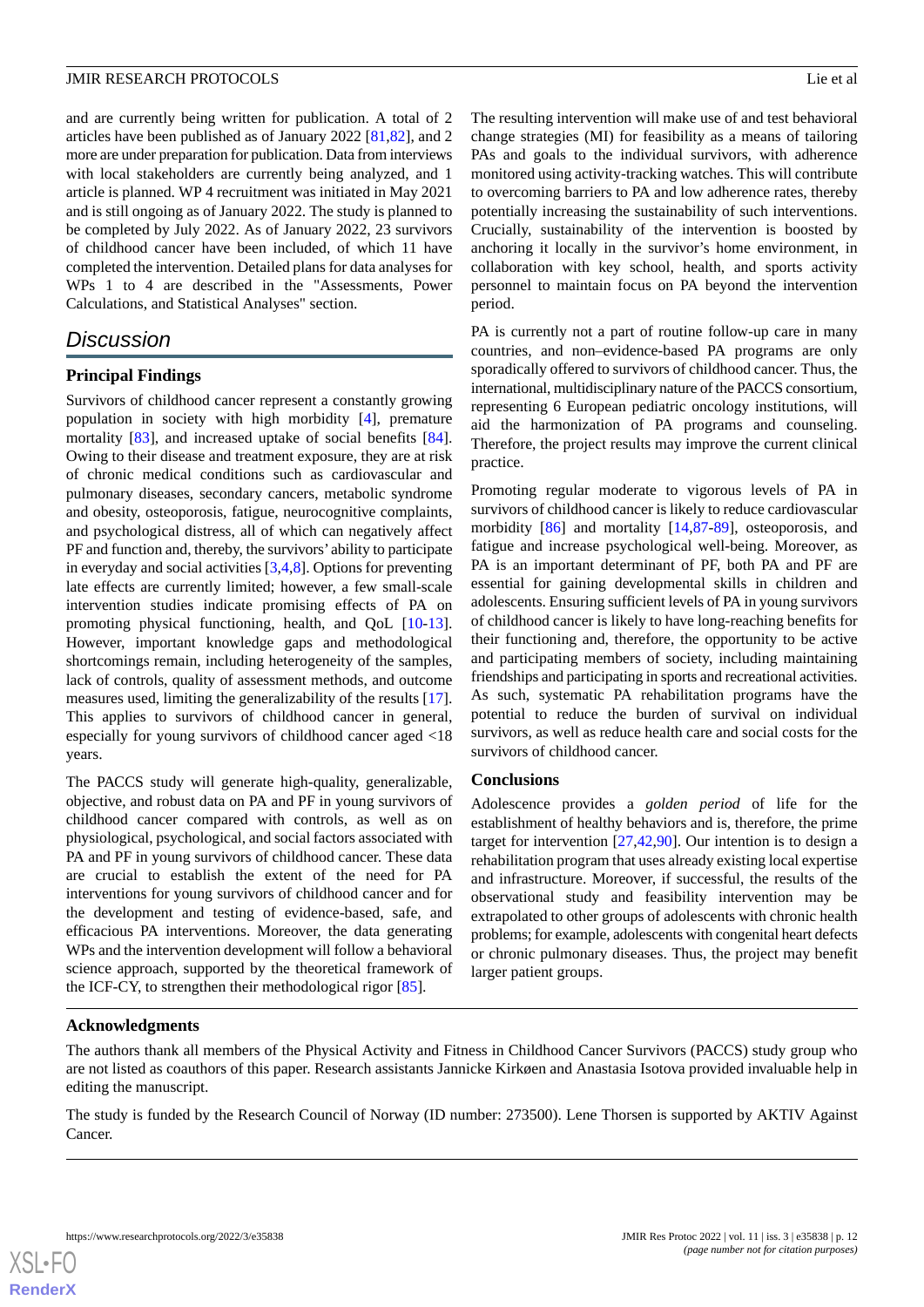### **Authors' Contributions**

ER, SA, HCL, M Grydeland, TR, CSR, M Götte, PL, SK, and HBL conceived the original study idea. ER, SA, HCL, M Grydeland, TR, CSR, M Götte, PML, SK, and HBL designed the study, the study materials, the data collection tools, and methods and drafted the manuscript. The principal investigators are ER and SA for Norway, PML for Finland, M Götte for Germany, SK for Switzerland, and HBL for Denmark. M Grydeland is the head of work package (WP) 1, TR is the head of WP 2, HCL is the head of WP 3, and CSR is the head of WP 4. All authors reviewed and approved the manuscript.

### **Conflicts of Interest**

<span id="page-12-9"></span>None declared.

### **Multimedia Appendix 1**

Schedule of enrollment, interventions, and assessments within Physical Activity and Fitness in Childhood Cancer Survivors work package 4. [[DOCX File , 43 KB](https://jmir.org/api/download?alt_name=resprot_v11i3e35838_app1.docx&filename=2797b6fe3eda61c8a9c012c260039866.docx)-[Multimedia Appendix 1\]](https://jmir.org/api/download?alt_name=resprot_v11i3e35838_app1.docx&filename=2797b6fe3eda61c8a9c012c260039866.docx)

<span id="page-12-10"></span>**Multimedia Appendix 2**

Interview guides work packages 3 and 4. [[DOCX File , 29 KB](https://jmir.org/api/download?alt_name=resprot_v11i3e35838_app2.docx&filename=6ea2e7687ed0c6372f27165345a2b925.docx)-[Multimedia Appendix 2\]](https://jmir.org/api/download?alt_name=resprot_v11i3e35838_app2.docx&filename=6ea2e7687ed0c6372f27165345a2b925.docx)

### **Multimedia Appendix 3**

<span id="page-12-0"></span>Peer review report from project application process by the Research Council Norway. [[PDF File \(Adobe PDF File\), 101 KB](https://jmir.org/api/download?alt_name=resprot_v11i3e35838_app3.pdf&filename=4493d3b34656ae84269cdfb864972a49.pdf)-[Multimedia Appendix 3\]](https://jmir.org/api/download?alt_name=resprot_v11i3e35838_app3.pdf&filename=4493d3b34656ae84269cdfb864972a49.pdf)

### **References**

- <span id="page-12-2"></span><span id="page-12-1"></span>1. Gatta G, Botta L, Rossi S, Aareleid T, Bielska-Lasota M, Clavel J, EUROCARE Working Group. Childhood cancer survival in Europe 1999-2007: results of EUROCARE-5--a population-based study. Lancet Oncol 2014;15(1):35-47. [doi: [10.1016/S1470-2045\(13\)70548-5\]](http://dx.doi.org/10.1016/S1470-2045(13)70548-5) [Medline: [24314616](http://www.ncbi.nlm.nih.gov/entrez/query.fcgi?cmd=Retrieve&db=PubMed&list_uids=24314616&dopt=Abstract)]
- <span id="page-12-3"></span>2. Vassal G, Schrappe M, Pritchard-Jones K, Arnold F, Basset L, Biondi A, et al. The SIOPE strategic plan: a European cancer plan for children and adolescents. J Cancer Policy 2016;8:17-32. [doi: [10.1016/j.jcpo.2016.03.007](http://dx.doi.org/10.1016/j.jcpo.2016.03.007)]
- 3. Oeffinger KC, Mertens AC, Sklar CA, Kawashima T, Hudson MM, Meadows AT, Childhood Cancer Survivor Study. Chronic health conditions in adult survivors of childhood cancer. N Engl J Med 2006;355(15):1572-1582. [doi: [10.1056/NEJMsa060185](http://dx.doi.org/10.1056/NEJMsa060185)] [Medline: [17035650](http://www.ncbi.nlm.nih.gov/entrez/query.fcgi?cmd=Retrieve&db=PubMed&list_uids=17035650&dopt=Abstract)]
- <span id="page-12-4"></span>4. Hudson MM, Ness KK, Gurney JG, Mulrooney DA, Chemaitilly W, Krull KR, et al. Clinical ascertainment of health outcomes among adults treated for childhood cancer. JAMA 2013;309(22):2371-2381 [[FREE Full text](http://europepmc.org/abstract/MED/23757085)] [doi: [10.1001/jama.2013.6296](http://dx.doi.org/10.1001/jama.2013.6296)] [Medline: [23757085](http://www.ncbi.nlm.nih.gov/entrez/query.fcgi?cmd=Retrieve&db=PubMed&list_uids=23757085&dopt=Abstract)]
- <span id="page-12-5"></span>5. Erdmann F, Frederiksen LE, Bonaventure A, Mader L, Hasle H, Robison LL, et al. Childhood cancer: survival, treatment modalities, late effects and improvements over time. Cancer Epidemiol 2021;71(Pt B):101733. [doi: [10.1016/j.canep.2020.101733](http://dx.doi.org/10.1016/j.canep.2020.101733)] [Medline: [32461035](http://www.ncbi.nlm.nih.gov/entrez/query.fcgi?cmd=Retrieve&db=PubMed&list_uids=32461035&dopt=Abstract)]
- <span id="page-12-6"></span>6. Yeh JM, Ward ZJ, Chaudhry A, Liu Q, Yasui Y, Armstrong GT, et al. Life expectancy of adult survivors of childhood cancer over 3 decades. JAMA Oncol 2020;6(3):350-357 [[FREE Full text](http://europepmc.org/abstract/MED/31895405)] [doi: [10.1001/jamaoncol.2019.5582](http://dx.doi.org/10.1001/jamaoncol.2019.5582)] [Medline: [31895405](http://www.ncbi.nlm.nih.gov/entrez/query.fcgi?cmd=Retrieve&db=PubMed&list_uids=31895405&dopt=Abstract)]
- <span id="page-12-7"></span>7. Fidler MM, Reulen RC, Winter DL, Kelly J, Jenkinson HC, Skinner R, British Childhood Cancer Survivor Study Steering Group. Long term cause specific mortality among 34 489 five year survivors of childhood cancer in Great Britain: population based cohort study. BMJ 2016;354:i4351 [[FREE Full text](http://www.bmj.com/lookup/pmidlookup?view=long&pmid=27586237)] [doi: [10.1136/bmj.i4351\]](http://dx.doi.org/10.1136/bmj.i4351) [Medline: [27586237](http://www.ncbi.nlm.nih.gov/entrez/query.fcgi?cmd=Retrieve&db=PubMed&list_uids=27586237&dopt=Abstract)]
- <span id="page-12-8"></span>8. Bhakta N, Liu Q, Ness KK, Baassiri M, Eissa H, Yeo F, et al. The cumulative burden of surviving childhood cancer: an initial report from the St Jude Lifetime Cohort Study (SJLIFE). Lancet 2017;390(10112):2569-2582 [[FREE Full text](http://europepmc.org/abstract/MED/28890157)] [doi: [10.1016/S0140-6736\(17\)31610-0\]](http://dx.doi.org/10.1016/S0140-6736(17)31610-0) [Medline: [28890157](http://www.ncbi.nlm.nih.gov/entrez/query.fcgi?cmd=Retrieve&db=PubMed&list_uids=28890157&dopt=Abstract)]
- 9. Antwi GO, Jayawardene W, Lohrmann DK, Mueller EL. Physical activity and fitness among pediatric cancer survivors: a meta-analysis of observational studies. Support Care Cancer 2019;27(9):3183-3194. [doi: [10.1007/s00520-019-04788-z\]](http://dx.doi.org/10.1007/s00520-019-04788-z) [Medline: [30993451](http://www.ncbi.nlm.nih.gov/entrez/query.fcgi?cmd=Retrieve&db=PubMed&list_uids=30993451&dopt=Abstract)]
- 10. Cheung AT, Li WH, Ho LL, Ho KY, Chan GC, Chung JO. Physical activity for pediatric cancer survivors: a systematic review of randomized controlled trials. J Cancer Surviv 2021;15(6):876-889 [[FREE Full text](http://europepmc.org/abstract/MED/33389553)] [doi: [10.1007/s11764-020-00981-w\]](http://dx.doi.org/10.1007/s11764-020-00981-w) [Medline: [33389553\]](http://www.ncbi.nlm.nih.gov/entrez/query.fcgi?cmd=Retrieve&db=PubMed&list_uids=33389553&dopt=Abstract)
- 11. Esbenshade AJ, Ness KK. Dietary and exercise interventions for pediatric oncology patients: the way forward. J Natl Cancer Inst Monogr 2019;2019(54):157-162. [doi: [10.1093/jncimonographs/lgz021](http://dx.doi.org/10.1093/jncimonographs/lgz021)] [Medline: [31532528](http://www.ncbi.nlm.nih.gov/entrez/query.fcgi?cmd=Retrieve&db=PubMed&list_uids=31532528&dopt=Abstract)]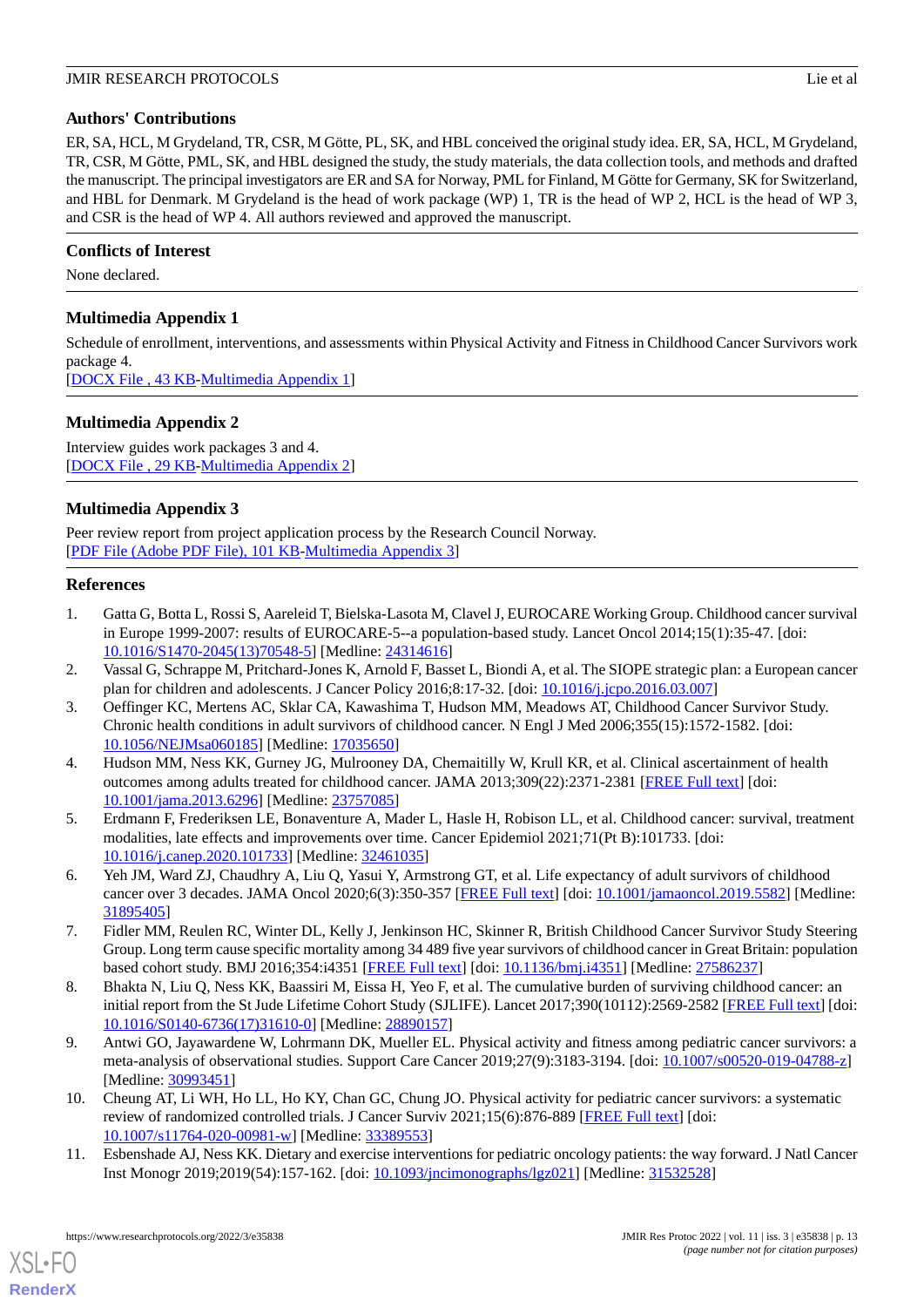- 12. Morales JS, Valenzuela PL, Herrera-Olivares AM, Baño-Rodrigo A, Castillo-García A, Rincón-Castanedo C, et al. Exercise interventions and cardiovascular health in childhood cancer: a meta-analysis. Int J Sports Med 2020;41(3):141-153. [doi: [10.1055/a-1073-8104\]](http://dx.doi.org/10.1055/a-1073-8104) [Medline: [31935777\]](http://www.ncbi.nlm.nih.gov/entrez/query.fcgi?cmd=Retrieve&db=PubMed&list_uids=31935777&dopt=Abstract)
- <span id="page-13-17"></span>13. Morales JS, Valenzuela PL, Herrera-Olivares AM, Rincón-Castanedo C, Martín-Ruiz A, Castillo-García A, et al. What are the effects of exercise training in childhood cancer survivors? A systematic review. Cancer Metastasis Rev 2020;39(1):115-125. [doi: [10.1007/s10555-020-09852-3\]](http://dx.doi.org/10.1007/s10555-020-09852-3) [Medline: [31970589](http://www.ncbi.nlm.nih.gov/entrez/query.fcgi?cmd=Retrieve&db=PubMed&list_uids=31970589&dopt=Abstract)]
- <span id="page-13-18"></span>14. Scott JM, Li N, Liu Q, Yasui Y, Leisenring W, Nathan PC, et al. Association of exercise with mortality in adult survivors of childhood cancer. JAMA Oncol 2018;4(10):1352-1358 [\[FREE Full text\]](http://europepmc.org/abstract/MED/29862412) [doi: [10.1001/jamaoncol.2018.2254\]](http://dx.doi.org/10.1001/jamaoncol.2018.2254) [Medline: [29862412](http://www.ncbi.nlm.nih.gov/entrez/query.fcgi?cmd=Retrieve&db=PubMed&list_uids=29862412&dopt=Abstract)]
- <span id="page-13-0"></span>15. Tonorezos ES, Ford JS, Wang L, Ness KK, Yasui Y, Leisenring W, et al. Impact of exercise on psychological burden in adult survivors of childhood cancer: a report from the Childhood Cancer Survivor Study. Cancer 2019;125(17):3059-3067 [[FREE Full text](https://doi.org/10.1002/cncr.32173)] [doi: [10.1002/cncr.32173\]](http://dx.doi.org/10.1002/cncr.32173) [Medline: [31067357\]](http://www.ncbi.nlm.nih.gov/entrez/query.fcgi?cmd=Retrieve&db=PubMed&list_uids=31067357&dopt=Abstract)
- <span id="page-13-1"></span>16. Wurz A, McLaughlin E, Lategan C, Ellis K, Culos-Reed SN. Synthesizing the literature on physical activity among children and adolescents affected by cancer: evidence for the international Pediatric Oncology Exercise Guidelines (iPOEG). Transl Behav Med 2021;11(3):699-708 [[FREE Full text](http://europepmc.org/abstract/MED/33538309)] [doi: [10.1093/tbm/ibaa136](http://dx.doi.org/10.1093/tbm/ibaa136)] [Medline: [33538309](http://www.ncbi.nlm.nih.gov/entrez/query.fcgi?cmd=Retrieve&db=PubMed&list_uids=33538309&dopt=Abstract)]
- <span id="page-13-2"></span>17. Braam KI, van der Torre P, Takken T, Veening MA, van Dulmen-den Broeder E, Kaspers GJ. Physical exercise training interventions for children and young adults during and after treatment for childhood cancer. Cochrane Database Syst Rev 2016;3(3):CD008796 [\[FREE Full text\]](http://europepmc.org/abstract/MED/27030386) [doi: [10.1002/14651858.CD008796.pub3](http://dx.doi.org/10.1002/14651858.CD008796.pub3)] [Medline: [27030386](http://www.ncbi.nlm.nih.gov/entrez/query.fcgi?cmd=Retrieve&db=PubMed&list_uids=27030386&dopt=Abstract)]
- <span id="page-13-3"></span>18. Winter C, Müller C, Hoffmann C, Boos J, Rosenbaum D. Physical activity and childhood cancer. Pediatr Blood Cancer 2010;54(4):501-510. [doi: [10.1002/pbc.22271\]](http://dx.doi.org/10.1002/pbc.22271) [Medline: [19743298](http://www.ncbi.nlm.nih.gov/entrez/query.fcgi?cmd=Retrieve&db=PubMed&list_uids=19743298&dopt=Abstract)]
- <span id="page-13-4"></span>19. Götte M, Seidel CC, Kesting SV, Rosenbaum D, Boos J. Objectively measured versus self-reported physical activity in children and adolescents with cancer. PLoS One 2017;12(2):e0172216 [[FREE Full text](https://dx.plos.org/10.1371/journal.pone.0172216)] [doi: [10.1371/journal.pone.0172216\]](http://dx.doi.org/10.1371/journal.pone.0172216) [Medline: [28207820](http://www.ncbi.nlm.nih.gov/entrez/query.fcgi?cmd=Retrieve&db=PubMed&list_uids=28207820&dopt=Abstract)]
- <span id="page-13-5"></span>20. Wilson CL, Stratton K, Leisenring WL, Oeffinger KC, Nathan PC, Wasilewski-Masker K, et al. Decline in physical activity level in the Childhood Cancer Survivor Study cohort. Cancer Epidemiol Biomarkers Prev 2014;23(8):1619-1627 [\[FREE](http://cebp.aacrjournals.org/cgi/pmidlookup?view=long&pmid=24842624) [Full text\]](http://cebp.aacrjournals.org/cgi/pmidlookup?view=long&pmid=24842624) [doi: [10.1158/1055-9965.EPI-14-0213\]](http://dx.doi.org/10.1158/1055-9965.EPI-14-0213) [Medline: [24842624\]](http://www.ncbi.nlm.nih.gov/entrez/query.fcgi?cmd=Retrieve&db=PubMed&list_uids=24842624&dopt=Abstract)
- <span id="page-13-6"></span>21. Yildiz Kabak V, Calders P, Duger T, Mohammed J, van Breda E. Short and long-term impairments of cardiopulmonary fitness level in previous childhood cancer cases: a systematic review. Support Care Cancer 2019;27(1):69-86. [doi: [10.1007/s00520-018-4483-8\]](http://dx.doi.org/10.1007/s00520-018-4483-8) [Medline: [30251066](http://www.ncbi.nlm.nih.gov/entrez/query.fcgi?cmd=Retrieve&db=PubMed&list_uids=30251066&dopt=Abstract)]
- <span id="page-13-7"></span>22. Berkman AM, Lakoski SG. A review of cardiorespiratory fitness in adolescent and young adult survivors of childhood cancer: factors that affect its decline and opportunities for intervention. J Adolesc Young Adult Oncol 2016;5(1):8-15. [doi: [10.1089/jayao.2015.0031](http://dx.doi.org/10.1089/jayao.2015.0031)] [Medline: [26812453](http://www.ncbi.nlm.nih.gov/entrez/query.fcgi?cmd=Retrieve&db=PubMed&list_uids=26812453&dopt=Abstract)]
- <span id="page-13-8"></span>23. Fridh MK, Simonsen C, Schmidt-Andersen P, Nissen AA, Christensen JF, Larsen A, et al. Cardiorespiratory fitness and physical performance after childhood hematopoietic stem cell transplantation: a systematic review and meta-analysis. Bone Marrow Transplant 2021;56(9):2063-2078. [doi: [10.1038/s41409-021-01370-2](http://dx.doi.org/10.1038/s41409-021-01370-2)] [Medline: [34155356\]](http://www.ncbi.nlm.nih.gov/entrez/query.fcgi?cmd=Retrieve&db=PubMed&list_uids=34155356&dopt=Abstract)
- <span id="page-13-10"></span><span id="page-13-9"></span>24. Järvelä LS, Niinikoski H, Lähteenmäki PM, Heinonen OJ, Kapanen J, Arola M, et al. Physical activity and fitness in adolescent and young adult long-term survivors of childhood acute lymphoblastic leukaemia. J Cancer Surviv 2010;4(4):339-345. [doi: [10.1007/s11764-010-0131-0\]](http://dx.doi.org/10.1007/s11764-010-0131-0) [Medline: [20552291](http://www.ncbi.nlm.nih.gov/entrez/query.fcgi?cmd=Retrieve&db=PubMed&list_uids=20552291&dopt=Abstract)]
- <span id="page-13-11"></span>25. Christiansen JR, Kanellopoulos A, Lund MB, Massey R, Dalen H, Kiserud CE, et al. Impaired exercise capacity and left ventricular function in long-term adult survivors of childhood acute lymphoblastic leukemia. Pediatr Blood Cancer 2015;62(8):1437-1443. [doi: [10.1002/pbc.25492\]](http://dx.doi.org/10.1002/pbc.25492) [Medline: [25832752](http://www.ncbi.nlm.nih.gov/entrez/query.fcgi?cmd=Retrieve&db=PubMed&list_uids=25832752&dopt=Abstract)]
- <span id="page-13-12"></span>26. Kanellopoulos A, Hamre HM, Dahl AA, Fosså SD, Ruud E. Factors associated with poor quality of life in survivors of childhood acute lymphoblastic leukemia and lymphoma. Pediatr Blood Cancer 2013;60(5):849-855. [doi: [10.1002/pbc.24375\]](http://dx.doi.org/10.1002/pbc.24375) [Medline: [23335116](http://www.ncbi.nlm.nih.gov/entrez/query.fcgi?cmd=Retrieve&db=PubMed&list_uids=23335116&dopt=Abstract)]
- <span id="page-13-13"></span>27. Ness KK, Hudson MM, Ginsberg JP, Nagarajan R, Kaste SC, Marina N, et al. Physical performance limitations in the Childhood Cancer Survivor Study cohort. J Clin Oncol 2009;27(14):2382-2389 [[FREE Full text](http://europepmc.org/abstract/MED/19332713)] [doi: [10.1200/JCO.2008.21.1482](http://dx.doi.org/10.1200/JCO.2008.21.1482)] [Medline: [19332713\]](http://www.ncbi.nlm.nih.gov/entrez/query.fcgi?cmd=Retrieve&db=PubMed&list_uids=19332713&dopt=Abstract)
- <span id="page-13-14"></span>28. Rueegg CS, Gianinazzi ME, Michel G, von der Weid NX, Bergstraesser E, Kuehni CE, Swiss Paediatric Oncology Group (SPOG). Do childhood cancer survivors with physical performance limitations reach healthy activity levels? Pediatr Blood Cancer 2013;60(10):1714-1720. [doi: [10.1002/pbc.24595](http://dx.doi.org/10.1002/pbc.24595)] [Medline: [23681516](http://www.ncbi.nlm.nih.gov/entrez/query.fcgi?cmd=Retrieve&db=PubMed&list_uids=23681516&dopt=Abstract)]
- <span id="page-13-16"></span><span id="page-13-15"></span>29. Mizrahi D, Wakefield CE, Simar D, Ha L, McBride J, Field P, et al. Barriers and enablers to physical activity and aerobic fitness deficits among childhood cancer survivors. Pediatr Blood Cancer 2020;67(7):e28339. [doi: [10.1002/pbc.28339](http://dx.doi.org/10.1002/pbc.28339)] [Medline: [32386117](http://www.ncbi.nlm.nih.gov/entrez/query.fcgi?cmd=Retrieve&db=PubMed&list_uids=32386117&dopt=Abstract)]
- 30. Ross WL, Le A, Zheng DJ, Mitchell H, Rotatori J, Li F, et al. Physical activity barriers, preferences, and beliefs in childhood cancer patients. Support Care Cancer 2018;26(7):2177-2184. [doi: [10.1007/s00520-017-4041-9\]](http://dx.doi.org/10.1007/s00520-017-4041-9) [Medline: [29383508](http://www.ncbi.nlm.nih.gov/entrez/query.fcgi?cmd=Retrieve&db=PubMed&list_uids=29383508&dopt=Abstract)]
- 31. Stolley MR, Restrepo J, Sharp LK. Diet and physical activity in childhood cancer survivors: a review of the literature. Ann Behav Med 2010;39(3):232-249 [[FREE Full text](http://europepmc.org/abstract/MED/20559768)] [doi: [10.1007/s12160-010-9192-6](http://dx.doi.org/10.1007/s12160-010-9192-6)] [Medline: [20559768](http://www.ncbi.nlm.nih.gov/entrez/query.fcgi?cmd=Retrieve&db=PubMed&list_uids=20559768&dopt=Abstract)]
- 32. Huang TT, Ness KK. Exercise interventions in children with cancer: a review. Int J Pediatr 2011;2011:461512 [[FREE Full](https://doi.org/10.1155/2011/461512) [text](https://doi.org/10.1155/2011/461512)] [doi: [10.1155/2011/461512\]](http://dx.doi.org/10.1155/2011/461512) [Medline: [22121378](http://www.ncbi.nlm.nih.gov/entrez/query.fcgi?cmd=Retrieve&db=PubMed&list_uids=22121378&dopt=Abstract)]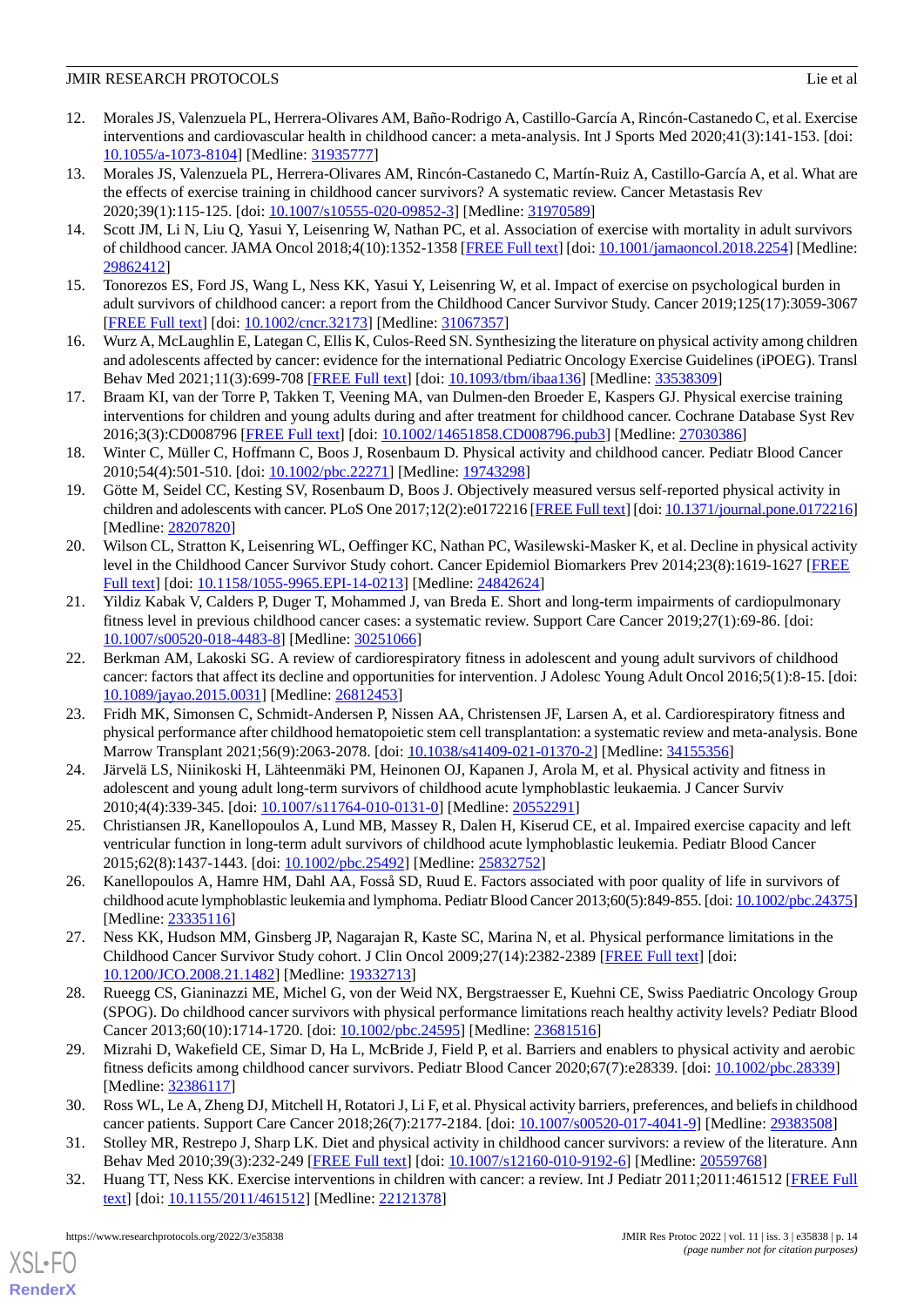- <span id="page-14-1"></span><span id="page-14-0"></span>33. Physical activity in childhood cancer survivors. URL: <https://www.paccs.no/> [accessed 2022-02-24]
- 34. Lien N, Bjelland M, Bergh IH, Grydeland M, Anderssen SA, Ommundsen Y, et al. Design of a 20-month comprehensive, multicomponent school-based randomised trial to promote healthy weight development among 11-13 year olds: the HEalth in Adolescents study. Scand J Public Health 2010;38(5 Suppl):38-51. [doi: [10.1177/1403494810379894\]](http://dx.doi.org/10.1177/1403494810379894) [Medline: [21062838](http://www.ncbi.nlm.nih.gov/entrez/query.fcgi?cmd=Retrieve&db=PubMed&list_uids=21062838&dopt=Abstract)]
- <span id="page-14-2"></span>35. Dalene KE, Anderssen SA, Andersen LB, Steene-Johannessen J, Ekelund U, Hansen BH, et al. Cross-sectional and prospective associations between physical activity, body mass index and waist circumference in children and adolescents. Obes Sci Pract 2017;3(3):249-257 [\[FREE Full text\]](http://europepmc.org/abstract/MED/29071101) [doi: [10.1002/osp4.114\]](http://dx.doi.org/10.1002/osp4.114) [Medline: [29071101](http://www.ncbi.nlm.nih.gov/entrez/query.fcgi?cmd=Retrieve&db=PubMed&list_uids=29071101&dopt=Abstract)]
- <span id="page-14-4"></span><span id="page-14-3"></span>36. Erdvik IB, Haugen T, Ivarsson A, Säfvenbom R. The temporal relations of adolescents' basic need satisfaction in physical education and global self-worth. J Sport Exerc Psychol 2020:1-10. [doi: [10.1123/jsep.2019-0030\]](http://dx.doi.org/10.1123/jsep.2019-0030) [Medline: [33186899](http://www.ncbi.nlm.nih.gov/entrez/query.fcgi?cmd=Retrieve&db=PubMed&list_uids=33186899&dopt=Abstract)]
- <span id="page-14-5"></span>37. Samdal O, Mathisen FK, Torsheim T, Diseth AR, Fismen AS, Larsen TM, et al. Helse og trivsel blant barn og unge. Resultater fra den landsrepresentative spørreundersøkelsen «Helsevaner blant skoleelever. En WHO-undersøkelse i flere land». Bergen Open Research Archive. 2016. URL:<https://bora.uib.no/bora-xmlui/handle/1956/13072> [accessed 2021-09-10]
- <span id="page-14-6"></span>38. Ungkost 2000 – Landsomfattende kostholdsundersøkelse. Norwegian Directorate of Health. 2020. URL: [https://www.](https://www.helsedirektoratet.no/rapporter/ungkost-2000-landsomfattende-kostholdsundersokelse) [helsedirektoratet.no/rapporter/ungkost-2000-landsomfattende-kostholdsundersokelse](https://www.helsedirektoratet.no/rapporter/ungkost-2000-landsomfattende-kostholdsundersokelse) [accessed 2021-09-10]
- <span id="page-14-7"></span>39. Varni JW, Seid M, Rode CA. The PedsQL: measurement model for the pediatric quality of life inventory. Med Care 1999;37(2):126-139. [doi: [10.1097/00005650-199902000-00003](http://dx.doi.org/10.1097/00005650-199902000-00003)] [Medline: [10024117](http://www.ncbi.nlm.nih.gov/entrez/query.fcgi?cmd=Retrieve&db=PubMed&list_uids=10024117&dopt=Abstract)]
- <span id="page-14-8"></span>40. Varni JW, Burwinkle TM, Katz ER, Meeske K, Dickinson P. The PedsQL in pediatric cancer: reliability and validity of the pediatric quality of life inventory generic core scales, multidimensional fatigue scale, and cancer module. Cancer 2002;94(7):2090-2106 [[FREE Full text](https://onlinelibrary.wiley.com/resolve/openurl?genre=article&sid=nlm:pubmed&issn=0008-543X&date=2002&volume=94&issue=7&spage=2090)] [doi: [10.1002/cncr.10428\]](http://dx.doi.org/10.1002/cncr.10428) [Medline: [11932914\]](http://www.ncbi.nlm.nih.gov/entrez/query.fcgi?cmd=Retrieve&db=PubMed&list_uids=11932914&dopt=Abstract)
- <span id="page-14-9"></span>41. Goodman R. The strengths and difficulties questionnaire: a research note. J Child Psychol Psychiatry 1997;38(5):581-586. [doi: [10.1111/j.1469-7610.1997.tb01545.x](http://dx.doi.org/10.1111/j.1469-7610.1997.tb01545.x)] [Medline: [9255702\]](http://www.ncbi.nlm.nih.gov/entrez/query.fcgi?cmd=Retrieve&db=PubMed&list_uids=9255702&dopt=Abstract)
- <span id="page-14-10"></span>42. Kolle E, Steene-Johannessen J, Andersen LB, Anderssen SA. Objectively assessed physical activity and aerobic fitness in a population-based sample of Norwegian 9- and 15-year-olds. Scand J Med Sci Sports 2010;20(1):e41-e47. [doi: [10.1111/j.1600-0838.2009.00892.x\]](http://dx.doi.org/10.1111/j.1600-0838.2009.00892.x) [Medline: [19422647\]](http://www.ncbi.nlm.nih.gov/entrez/query.fcgi?cmd=Retrieve&db=PubMed&list_uids=19422647&dopt=Abstract)
- <span id="page-14-11"></span>43. Dalene KE, Anderssen SA, Andersen LB, Steene-Johannessen J, Ekelund U, Hansen BH, et al. Cross-sectional and prospective associations between sleep, screen time, active school travel, sports/exercise participation and physical activity in children and adolescents. BMC Public Health 2018;18(1):705 [\[FREE Full text](https://bmcpublichealth.biomedcentral.com/articles/10.1186/s12889-018-5610-7)] [doi: [10.1186/s12889-018-5610-7\]](http://dx.doi.org/10.1186/s12889-018-5610-7) [Medline: [29879929](http://www.ncbi.nlm.nih.gov/entrez/query.fcgi?cmd=Retrieve&db=PubMed&list_uids=29879929&dopt=Abstract)]
- <span id="page-14-13"></span><span id="page-14-12"></span>44. Burchartz A, Oriwol D, Kolb S, Schmidt SC, Wunsch K, Manz K, et al. BMC Public Health 2021;21(1):1081 [[FREE Full](https://bmcpublichealth.biomedcentral.com/articles/10.1186/s12889-021-11114-y) [text](https://bmcpublichealth.biomedcentral.com/articles/10.1186/s12889-021-11114-y)] [doi: [10.1186/s12889-021-11114-y\]](http://dx.doi.org/10.1186/s12889-021-11114-y) [Medline: [34090411\]](http://www.ncbi.nlm.nih.gov/entrez/query.fcgi?cmd=Retrieve&db=PubMed&list_uids=34090411&dopt=Abstract)
- 45. Reinfjell T, Diseth TH, Veenstra M, Vikan A. Measuring health-related quality of life in young adolescents: reliability and validity in the Norwegian version of the Pediatric Quality of Life Inventory 4.0 (PedsQL) generic core scales. Health Qual Life Outcomes 2006;4:61 [\[FREE Full text\]](https://hqlo.biomedcentral.com/articles/10.1186/1477-7525-4-61) [doi: [10.1186/1477-7525-4-61](http://dx.doi.org/10.1186/1477-7525-4-61)] [Medline: [16972987\]](http://www.ncbi.nlm.nih.gov/entrez/query.fcgi?cmd=Retrieve&db=PubMed&list_uids=16972987&dopt=Abstract)
- <span id="page-14-15"></span><span id="page-14-14"></span>46. Hypher R, Andersson S, Finnanger TG, Brandt AE, Hoorelbeke K, Lie HC, et al. Fatigue following pediatric acquired brain injury: interplay with associated factors in a clinical trial population compared to healthy controls. Neuropsychology 2021;35(6):609-621. [doi: [10.1037/neu0000753](http://dx.doi.org/10.1037/neu0000753)] [Medline: [34197132\]](http://www.ncbi.nlm.nih.gov/entrez/query.fcgi?cmd=Retrieve&db=PubMed&list_uids=34197132&dopt=Abstract)
- <span id="page-14-16"></span>47. Lien L, Green K, Welander-Vatn A, Bjertness E. Mental and somatic health complaints associated with school bullying between 10th and 12th grade students; results from cross sectional studies in Oslo, Norway. Clin Pract Epidemiol Ment Health 2009;5:6 [\[FREE Full text\]](https://cpementalhealth.biomedcentral.com/articles/10.1186/1745-0179-5-6) [doi: [10.1186/1745-0179-5-6\]](http://dx.doi.org/10.1186/1745-0179-5-6) [Medline: [19309497\]](http://www.ncbi.nlm.nih.gov/entrez/query.fcgi?cmd=Retrieve&db=PubMed&list_uids=19309497&dopt=Abstract)
- <span id="page-14-18"></span><span id="page-14-17"></span>48. Risum K, Edvardsen E, Godang K, Selvaag AM, Hansen BH, Molberg Ø, et al. Physical fitness in patients with oligoarticular and polyarticular juvenile idiopathic arthritis diagnosed in the era of biologics: a controlled cross-sectional study. Arthritis Care Res (Hoboken) 2019;71(12):1611-1620. [doi: [10.1002/acr.23818\]](http://dx.doi.org/10.1002/acr.23818) [Medline: [30474929](http://www.ncbi.nlm.nih.gov/entrez/query.fcgi?cmd=Retrieve&db=PubMed&list_uids=30474929&dopt=Abstract)]
- <span id="page-14-19"></span>49. Godfrey S. Physiological response to exercise in children with lung or heart disease. Arch Dis Child 1970;45(242):534-538 [[FREE Full text](http://europepmc.org/abstract/MED/5506939)] [doi: [10.1136/adc.45.242.534](http://dx.doi.org/10.1136/adc.45.242.534)] [Medline: [5506939\]](http://www.ncbi.nlm.nih.gov/entrez/query.fcgi?cmd=Retrieve&db=PubMed&list_uids=5506939&dopt=Abstract)
- <span id="page-14-20"></span>50. Borg G. Perceived exertion as an indicator of somatic stress. Scand J Rehabil Med 1970;2(2):92-98. [Medline: [5523831](http://www.ncbi.nlm.nih.gov/entrez/query.fcgi?cmd=Retrieve&db=PubMed&list_uids=5523831&dopt=Abstract)]
- 51. Wasserman KH, Hansen JE, Sue DY, Stringer WW, Sietseman KE, Sun XG, et al. Principles of exercise testing and interpretation: including pathophysiology and clinical applications. 5th edition. Philadelphia, PA: Lippincot Williams & Wilkins; 2012.
- 52. Strassmann A, Steurer-Stey C, Lana KD, Zoller M, Turk AJ, Suter P, et al. Population-based reference values for the 1-min sit-to-stand test. Int J Public Health 2013;58(6):949-953. [doi: [10.1007/s00038-013-0504-z\]](http://dx.doi.org/10.1007/s00038-013-0504-z) [Medline: [23974352](http://www.ncbi.nlm.nih.gov/entrez/query.fcgi?cmd=Retrieve&db=PubMed&list_uids=23974352&dopt=Abstract)]
- 53. Jones CJ, Rikli RE, Beam WC. A 30-s chair-stand test as a measure of lower body strength in community-residing older adults. Res Q Exerc Sport 1999;70(2):113-119. [doi: [10.1080/02701367.1999.10608028\]](http://dx.doi.org/10.1080/02701367.1999.10608028) [Medline: [10380242\]](http://www.ncbi.nlm.nih.gov/entrez/query.fcgi?cmd=Retrieve&db=PubMed&list_uids=10380242&dopt=Abstract)
- 54. Ozalevli S, Ozden A, Itil O, Akkoclu A. Comparison of the sit-to-stand test with 6 min walk test in patients with chronic obstructive pulmonary disease. Respir Med 2007;101(2):286-293 [[FREE Full text](https://linkinghub.elsevier.com/retrieve/pii/S0954-6111(06)00246-0)] [doi: [10.1016/j.rmed.2006.05.007\]](http://dx.doi.org/10.1016/j.rmed.2006.05.007) [Medline: [16806873](http://www.ncbi.nlm.nih.gov/entrez/query.fcgi?cmd=Retrieve&db=PubMed&list_uids=16806873&dopt=Abstract)]
- 55. Bohannon RW, Bubela DJ, Magasi SR, Wang YC, Gershon RC. Sit-to-stand test: performance and determinants across the age-span. Isokinet Exerc Sci 2010;18(4):235-240 [\[FREE Full text\]](http://europepmc.org/abstract/MED/25598584) [doi: [10.3233/IES-2010-0389\]](http://dx.doi.org/10.3233/IES-2010-0389) [Medline: [25598584](http://www.ncbi.nlm.nih.gov/entrez/query.fcgi?cmd=Retrieve&db=PubMed&list_uids=25598584&dopt=Abstract)]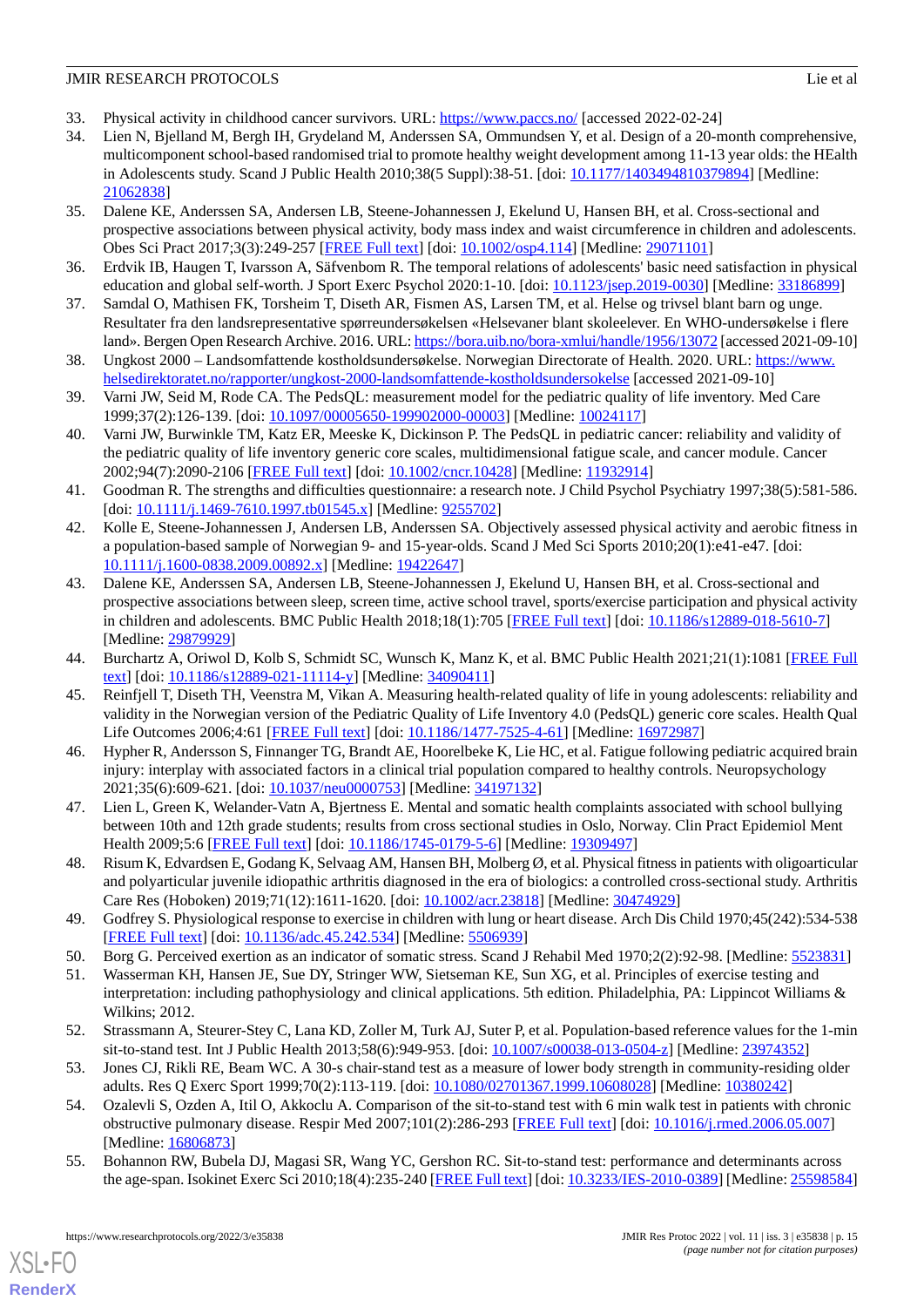- <span id="page-15-0"></span>56. Bohannon RW, Magasi SR, Bubela DJ, Wang YC, Gershon RC. Grip and knee extension muscle strength reflect a common construct among adults. Muscle Nerve 2012;46(4):555-558 [\[FREE Full text](http://europepmc.org/abstract/MED/22987697)] [doi: [10.1002/mus.23350](http://dx.doi.org/10.1002/mus.23350)] [Medline: [22987697\]](http://www.ncbi.nlm.nih.gov/entrez/query.fcgi?cmd=Retrieve&db=PubMed&list_uids=22987697&dopt=Abstract)
- <span id="page-15-1"></span>57. Norum M, Risvang LC, Bjørnsen T, Dimitriou L, Rønning PO, Bjørgen M, et al. Caffeine increases strength and power performance in resistance-trained females during early follicular phase. Scand J Med Sci Sports 2020;30(11):2116-2129. [doi: [10.1111/sms.13776](http://dx.doi.org/10.1111/sms.13776)] [Medline: [32681596](http://www.ncbi.nlm.nih.gov/entrez/query.fcgi?cmd=Retrieve&db=PubMed&list_uids=32681596&dopt=Abstract)]
- <span id="page-15-3"></span><span id="page-15-2"></span>58. Schmidt W, Prommer N. The optimised CO-rebreathing method: a new tool to determine total haemoglobin mass routinely. Eur J Appl Physiol 2005;95(5-6):486-495. [doi: [10.1007/s00421-005-0050-3](http://dx.doi.org/10.1007/s00421-005-0050-3)] [Medline: [16222540](http://www.ncbi.nlm.nih.gov/entrez/query.fcgi?cmd=Retrieve&db=PubMed&list_uids=16222540&dopt=Abstract)]
- <span id="page-15-4"></span>59. Burge CM, Skinner SL. Determination of hemoglobin mass and blood volume with CO: evaluation and application of a method. J Appl Physiol (1985) 1995;79(2):623-631. [doi: [10.1152/jappl.1995.79.2.623](http://dx.doi.org/10.1152/jappl.1995.79.2.623)] [Medline: [7592227](http://www.ncbi.nlm.nih.gov/entrez/query.fcgi?cmd=Retrieve&db=PubMed&list_uids=7592227&dopt=Abstract)]
- <span id="page-15-5"></span>60. Heinicke K, Wolfarth B, Winchenbach P, Biermann B, Schmid A, Huber G, et al. Blood volume and hemoglobin mass in elite athletes of different disciplines. Int J Sports Med 2001;22(7):504-512. [doi: [10.1055/s-2001-17613\]](http://dx.doi.org/10.1055/s-2001-17613) [Medline: [11590477\]](http://www.ncbi.nlm.nih.gov/entrez/query.fcgi?cmd=Retrieve&db=PubMed&list_uids=11590477&dopt=Abstract)
- 61. Bril V, Perkins BA. Validation of the Toronto clinical scoring system for diabetic polyneuropathy. Diabetes Care 2002;25(11):2048-2052. [doi: [10.2337/diacare.25.11.2048](http://dx.doi.org/10.2337/diacare.25.11.2048)] [Medline: [12401755\]](http://www.ncbi.nlm.nih.gov/entrez/query.fcgi?cmd=Retrieve&db=PubMed&list_uids=12401755&dopt=Abstract)
- <span id="page-15-6"></span>62. Bouhassira D, Attal N, Alchaar H, Boureau F, Brochet B, Bruxelle J, et al. Comparison of pain syndromes associated with nervous or somatic lesions and development of a new neuropathic pain diagnostic questionnaire (DN4). Pain 2005;114(1-2):29-36. [doi: [10.1016/j.pain.2004.12.010](http://dx.doi.org/10.1016/j.pain.2004.12.010)] [Medline: [15733628\]](http://www.ncbi.nlm.nih.gov/entrez/query.fcgi?cmd=Retrieve&db=PubMed&list_uids=15733628&dopt=Abstract)
- <span id="page-15-7"></span>63. Finnerup NB, Haroutounian S, Kamerman P, Baron R, Bennett DL, Bouhassira D, et al. Neuropathic pain: an updated grading system for research and clinical practice. Pain 2016;157(8):1599-1606 [[FREE Full text](http://europepmc.org/abstract/MED/27115670)] [doi: [10.1097/j.pain.0000000000000492\]](http://dx.doi.org/10.1097/j.pain.0000000000000492) [Medline: [27115670\]](http://www.ncbi.nlm.nih.gov/entrez/query.fcgi?cmd=Retrieve&db=PubMed&list_uids=27115670&dopt=Abstract)
- <span id="page-15-8"></span>64. Tesfaye S, Boulton AJ, Dyck PJ, Freeman R, Horowitz M, Kempler P, Toronto Diabetic Neuropathy Expert Group. Diabetic neuropathies: update on definitions, diagnostic criteria, estimation of severity, and treatments. Diabetes Care 2010;33(10):2285-2293 [[FREE Full text](http://europepmc.org/abstract/MED/20876709)] [doi: [10.2337/dc10-1303\]](http://dx.doi.org/10.2337/dc10-1303) [Medline: [20876709](http://www.ncbi.nlm.nih.gov/entrez/query.fcgi?cmd=Retrieve&db=PubMed&list_uids=20876709&dopt=Abstract)]
- <span id="page-15-9"></span>65. Carskadon MA, Acebo C. A self-administered rating scale for pubertal development. J Adolesc Health 1993;14(3):190-195. [doi: [10.1016/1054-139x\(93\)90004-9](http://dx.doi.org/10.1016/1054-139x(93)90004-9)] [Medline: [8323929](http://www.ncbi.nlm.nih.gov/entrez/query.fcgi?cmd=Retrieve&db=PubMed&list_uids=8323929&dopt=Abstract)]
- <span id="page-15-10"></span>66. Harris PA, Taylor R, Thielke R, Payne J, Gonzalez N, Conde JG. Research electronic data capture (REDCap)--a metadata-driven methodology and workflow process for providing translational research informatics support. J Biomed Inform 2009;42(2):377-381 [\[FREE Full text\]](https://linkinghub.elsevier.com/retrieve/pii/S1532-0464(08)00122-6) [doi: [10.1016/j.jbi.2008.08.010](http://dx.doi.org/10.1016/j.jbi.2008.08.010)] [Medline: [18929686](http://www.ncbi.nlm.nih.gov/entrez/query.fcgi?cmd=Retrieve&db=PubMed&list_uids=18929686&dopt=Abstract)]
- <span id="page-15-12"></span><span id="page-15-11"></span>67. Harris PA, Taylor R, Minor BL, Elliott V, Fernandez M, O'Neal L, REDCap Consortium. The REDCap consortium: building an international community of software platform partners. J Biomed Inform 2019;95:103208 [[FREE Full text](https://linkinghub.elsevier.com/retrieve/pii/S1532-0464(19)30126-1)] [doi: [10.1016/j.jbi.2019.103208\]](http://dx.doi.org/10.1016/j.jbi.2019.103208) [Medline: [31078660](http://www.ncbi.nlm.nih.gov/entrez/query.fcgi?cmd=Retrieve&db=PubMed&list_uids=31078660&dopt=Abstract)]
- <span id="page-15-13"></span>68. World Health Organization. International classification of functioning, disability and health: children and youth version: ICF-CY. Geneva, Switzerland: World Health Organization; 2007.
- <span id="page-15-14"></span>69. NVivo. QSR International. 2020. URL:<https://www.qsrinternational.com/nvivo-qualitative-data-analysis-software/home> [accessed 2001-05-17]
- <span id="page-15-15"></span>70. Braun V, Clarke V. Using thematic analysis in psychology. Qual Res Psychol 2006;3(2):77-101. [doi: [10.1191/1478088706qp063oa](http://dx.doi.org/10.1191/1478088706qp063oa)]
- <span id="page-15-16"></span>71. Malterud K. Systematic text condensation: a strategy for qualitative analysis. Scand J Public Health 2012;40(8):795-805. [doi: [10.1177/1403494812465030](http://dx.doi.org/10.1177/1403494812465030)] [Medline: [23221918\]](http://www.ncbi.nlm.nih.gov/entrez/query.fcgi?cmd=Retrieve&db=PubMed&list_uids=23221918&dopt=Abstract)
- <span id="page-15-17"></span>72. Cane J, O'Connor D, Michie S. Validation of the theoretical domains framework for use in behaviour change and implementation research. Implement Sci 2012;7:37 [[FREE Full text\]](https://implementationscience.biomedcentral.com/articles/10.1186/1748-5908-7-37) [doi: [10.1186/1748-5908-7-37](http://dx.doi.org/10.1186/1748-5908-7-37)] [Medline: [22530986](http://www.ncbi.nlm.nih.gov/entrez/query.fcgi?cmd=Retrieve&db=PubMed&list_uids=22530986&dopt=Abstract)]
- <span id="page-15-18"></span>73. Michie S, Johnston M, Abraham C, Lawton R, Parker D, Walker A, "Psychological Theory" Group. Making psychological theory useful for implementing evidence based practice: a consensus approach. Qual Saf Health Care 2005;14(1):26-33 [[FREE Full text](https://qhc.bmj.com/lookup/pmidlookup?view=long&pmid=15692000)] [doi: [10.1136/qshc.2004.011155](http://dx.doi.org/10.1136/qshc.2004.011155)] [Medline: [15692000\]](http://www.ncbi.nlm.nih.gov/entrez/query.fcgi?cmd=Retrieve&db=PubMed&list_uids=15692000&dopt=Abstract)
- <span id="page-15-19"></span>74. Tong A, Sainsbury P, Craig J. Consolidated criteria for reporting qualitative research (COREQ): a 32-item checklist for interviews and focus groups. Int J Qual Health Care 2007;19(6):349-357. [doi: [10.1093/intqhc/mzm042\]](http://dx.doi.org/10.1093/intqhc/mzm042) [Medline: [17872937\]](http://www.ncbi.nlm.nih.gov/entrez/query.fcgi?cmd=Retrieve&db=PubMed&list_uids=17872937&dopt=Abstract)
- <span id="page-15-20"></span>75. Miller WR, Rollnick S. Motivational interviewing: helping people change. 3rd edition. New York, NY: Guilford press; 2012.
- <span id="page-15-21"></span>76. Sallis JF, Prochaska JJ, Taylor WC. A review of correlates of physical activity of children and adolescents. Med Sci Sports Exerc 2000;32(5):963-975. [doi: [10.1097/00005768-200005000-00014](http://dx.doi.org/10.1097/00005768-200005000-00014)] [Medline: [10795788\]](http://www.ncbi.nlm.nih.gov/entrez/query.fcgi?cmd=Retrieve&db=PubMed&list_uids=10795788&dopt=Abstract)
- <span id="page-15-22"></span>77. Harter S. Effectance motivation reconsidered: toward a developmental model. Hum Dev 1978;21(1):34-64. [doi: [10.1159/000271574\]](http://dx.doi.org/10.1159/000271574)
- 78. Brustad RJ. Who will go out and play? Parental and psychological influences on children's attraction to physical activity. Pediatr Exer Sci 1993;5(3):210-223 [\[FREE Full text\]](https://doi.org/10.1123/pes.5.3.210) [doi: [10.1123/pes.5.3.210\]](http://dx.doi.org/10.1123/pes.5.3.210)
- 79. Mullan E, Markland D, Ingledew DK. A graded conceptualisation of self-determination in the regulation of exercise behaviour: development of a measure using confirmatory factor analytic procedures. Pers Individ Differ 1997;23(5):745-752. [doi: [10.1016/s0191-8869\(97\)00107-4](http://dx.doi.org/10.1016/s0191-8869(97)00107-4)]
- 80. Chan AW, Tetzlaff JM, Altman DG, Laupacis A, Gøtzsche PC, Krleža-Jerić K, et al. SPIRIT 2013 statement: defining standard protocol items for clinical trials. Ann Intern Med 2013;158(3):200-207 [\[FREE Full text\]](https://www.acpjournals.org/doi/abs/10.7326/0003-4819-158-3-201302050-00583?url_ver=Z39.88-2003&rfr_id=ori:rid:crossref.org&rfr_dat=cr_pub%3dpubmed) [doi: [10.7326/0003-4819-158-3-201302050-00583](http://dx.doi.org/10.7326/0003-4819-158-3-201302050-00583)] [Medline: [23295957](http://www.ncbi.nlm.nih.gov/entrez/query.fcgi?cmd=Retrieve&db=PubMed&list_uids=23295957&dopt=Abstract)]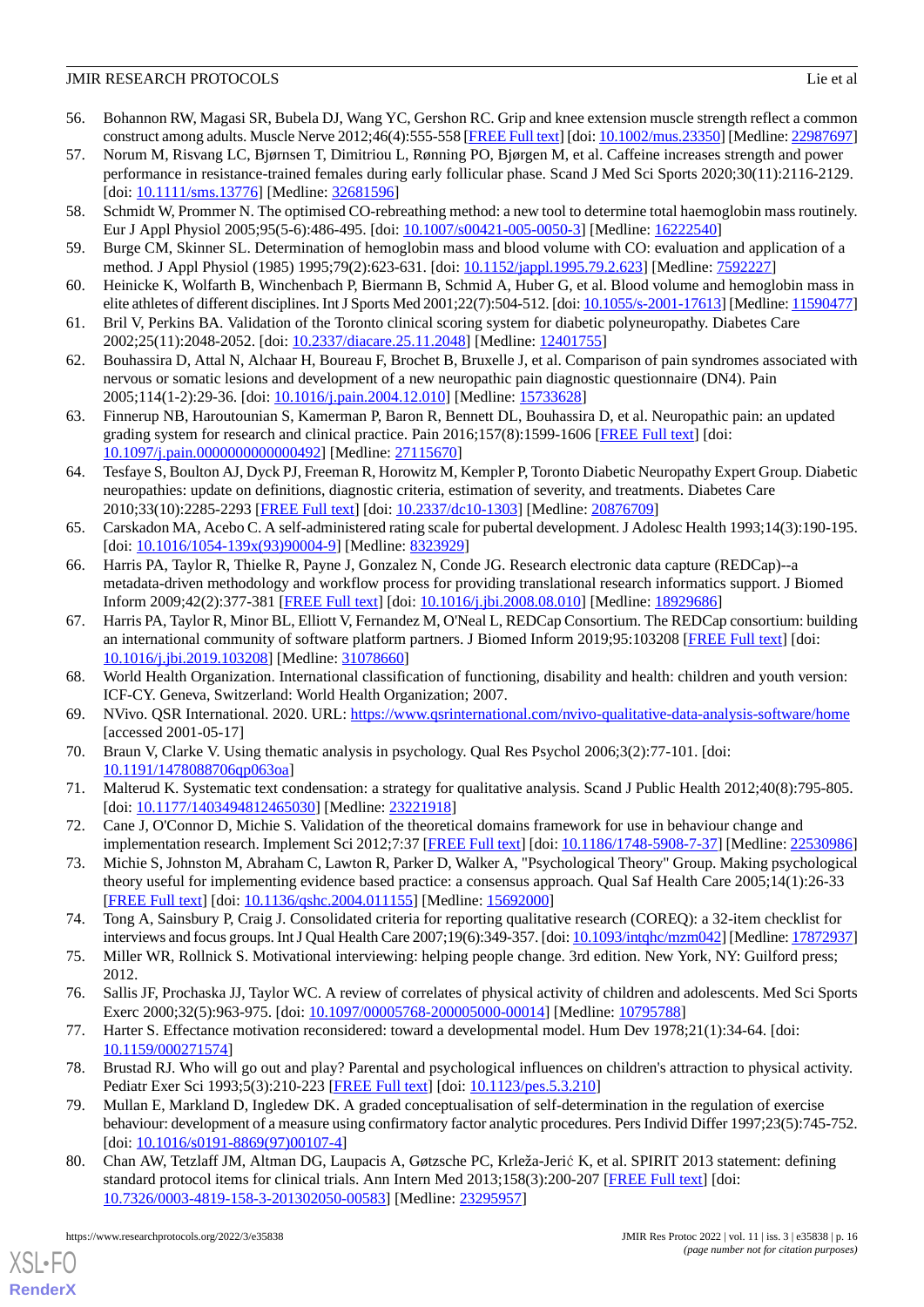- <span id="page-16-0"></span>81. Larsen MH, Larsen EH, Ruud E, Mellblom A, Helland S, Lie HC. "I have to do things differently now, but I make it work"-young childhood cancer survivors' experiences of self-management in everyday living. J Cancer Surviv 2021. [doi: [10.1007/s11764-021-01066-y\]](http://dx.doi.org/10.1007/s11764-021-01066-y) [Medline: [34097249\]](http://www.ncbi.nlm.nih.gov/entrez/query.fcgi?cmd=Retrieve&db=PubMed&list_uids=34097249&dopt=Abstract)
- <span id="page-16-1"></span>82. Petersen NN, Hansson H, Lie HC, Brinkkjaer M, Graungaard B, Hamilton Larsen M, et al. A qualitative study of young childhood cancer survivors and their parents' experiences with treatment-related late effects in everyday life post-treatment. J Adv Nurs 2022;78(3):858-868. [doi: [10.1111/jan.15073](http://dx.doi.org/10.1111/jan.15073)] [Medline: [34636441](http://www.ncbi.nlm.nih.gov/entrez/query.fcgi?cmd=Retrieve&db=PubMed&list_uids=34636441&dopt=Abstract)]
- <span id="page-16-2"></span>83. Reulen RC, Winter DL, Frobisher C, Lancashire ER, Stiller CA, Jenney ME, British Childhood Cancer Survivor Study Steering Group. Long-term cause-specific mortality among survivors of childhood cancer. JAMA 2010;304(2):172-179. [doi: [10.1001/jama.2010.923\]](http://dx.doi.org/10.1001/jama.2010.923) [Medline: [20628130](http://www.ncbi.nlm.nih.gov/entrez/query.fcgi?cmd=Retrieve&db=PubMed&list_uids=20628130&dopt=Abstract)]
- <span id="page-16-4"></span><span id="page-16-3"></span>84. Ghaderi S, Engeland A, Moster D, Ruud E, Syse A, Wesenberg F, et al. Increased uptake of social security benefits among long-term survivors of cancer in childhood, adolescence and young adulthood: a Norwegian population-based cohort study. Br J Cancer 2013;108(7):1525-1533 [[FREE Full text](http://europepmc.org/abstract/MED/23481179)] [doi: [10.1038/bjc.2013.107\]](http://dx.doi.org/10.1038/bjc.2013.107) [Medline: [23481179](http://www.ncbi.nlm.nih.gov/entrez/query.fcgi?cmd=Retrieve&db=PubMed&list_uids=23481179&dopt=Abstract)]
- <span id="page-16-5"></span>85. Brown MC, Sharp L, Sniehotta FF, Skinner R, Araújo-Soares V. The development of health behaviour change interventions for childhood cancer survivors: the need for a behavioural science approach. Pediatr Blood Cancer 2020;67(9):e28500. [doi: [10.1002/pbc.28500](http://dx.doi.org/10.1002/pbc.28500)] [Medline: [32614142\]](http://www.ncbi.nlm.nih.gov/entrez/query.fcgi?cmd=Retrieve&db=PubMed&list_uids=32614142&dopt=Abstract)
- <span id="page-16-6"></span>86. Chen JJ, Wu PT, Middlekauff HR, Nguyen KL. Aerobic exercise in anthracycline-induced cardiotoxicity: a systematic review of current evidence and future directions. Am J Physiol Heart Circ Physiol 2017;312(2):H213-H222 [[FREE Full](https://journals.physiology.org/doi/10.1152/ajpheart.00646.2016?url_ver=Z39.88-2003&rfr_id=ori:rid:crossref.org&rfr_dat=cr_pub%3dpubmed) [text](https://journals.physiology.org/doi/10.1152/ajpheart.00646.2016?url_ver=Z39.88-2003&rfr_id=ori:rid:crossref.org&rfr_dat=cr_pub%3dpubmed)] [doi: [10.1152/ajpheart.00646.2016](http://dx.doi.org/10.1152/ajpheart.00646.2016)] [Medline: [27923793\]](http://www.ncbi.nlm.nih.gov/entrez/query.fcgi?cmd=Retrieve&db=PubMed&list_uids=27923793&dopt=Abstract)
- 87. Blaauwbroek R, Bouma MJ, Tuinier W, Groenier KH, de Greef MH, Meyboom-de Jong B, et al. The effect of exercise counselling with feedback from a pedometer on fatigue in adult survivors of childhood cancer: a pilot study. Support Care Cancer 2009;17(8):1041-1048 [[FREE Full text](http://europepmc.org/abstract/MED/19015892)] [doi: [10.1007/s00520-008-0533-y\]](http://dx.doi.org/10.1007/s00520-008-0533-y) [Medline: [19015892](http://www.ncbi.nlm.nih.gov/entrez/query.fcgi?cmd=Retrieve&db=PubMed&list_uids=19015892&dopt=Abstract)]
- <span id="page-16-7"></span>88. Van Dijk-Lokkart EM, Steur LM, Braam KI, Veening MA, Huisman J, Takken T, et al. Longitudinal development of cancer-related fatigue and physical activity in childhood cancer patients. Pediatr Blood Cancer 2019;66(12):e27949. [doi: [10.1002/pbc.27949\]](http://dx.doi.org/10.1002/pbc.27949) [Medline: [31436372\]](http://www.ncbi.nlm.nih.gov/entrez/query.fcgi?cmd=Retrieve&db=PubMed&list_uids=31436372&dopt=Abstract)
- <span id="page-16-8"></span>89. Zürcher SJ, Jung R, Monnerat S, Schindera C, Eser P, Meier C, et al. High impact physical activity and bone health of lower extremities in childhood cancer survivors: a cross-sectional study of SURfit. Int J Cancer 2020;147(7):1845-1854 [[FREE Full text](https://doi.org/10.1002/ijc.32963)] [doi: [10.1002/ijc.32963](http://dx.doi.org/10.1002/ijc.32963)] [Medline: [32167159](http://www.ncbi.nlm.nih.gov/entrez/query.fcgi?cmd=Retrieve&db=PubMed&list_uids=32167159&dopt=Abstract)]
- 90. Ness KK, Leisenring WM, Huang S, Hudson MM, Gurney JG, Whelan K, et al. Predictors of inactive lifestyle among adult survivors of childhood cancer: a report from the Childhood Cancer Survivor Study. Cancer 2009;115(9):1984-1994 [\[FREE](https://doi.org/10.1002/cncr.24209) [Full text\]](https://doi.org/10.1002/cncr.24209) [doi: [10.1002/cncr.24209\]](http://dx.doi.org/10.1002/cncr.24209) [Medline: [19224548](http://www.ncbi.nlm.nih.gov/entrez/query.fcgi?cmd=Retrieve&db=PubMed&list_uids=19224548&dopt=Abstract)]

### **Abbreviations**

**CO:** carbon monoxide **COREQ:** Consolidated Criteria for Reporting Qualitative Studies **CPET:** cardiopulmonary exercise test **cpm:** counts per minute **FVC:** forced vital capacity **ICF-CY:** International Classification of Functioning, Disability, and Health for Children and Youth **MI:** motivational interview **MVV:** maximal voluntary ventilation **PA:** physical activity PACCS: Physical Activity and Fitness in Childhood Cancer Survivors PedsQL: Pediatric Quality of Life Inventory **PF:** physical fitness **QoL:** quality of life **REDCap:** Research Electronic Data Capture **REPAC:** Relevance of Physical Activity Contexts in the Everyday Life of Adolescents **SDQ:** Strength and Difficulties Questionnaire **SPIRIT:** Standard Protocol Items: Recommendations for Interventional Trials **STS:** sit-to-stand **VE:** minute ventilation **VO<sup>2</sup> :** oxygen uptake **VO2peak:** peak oxygen uptake **WP:** work package **TSD:** Services for Sensitive Data